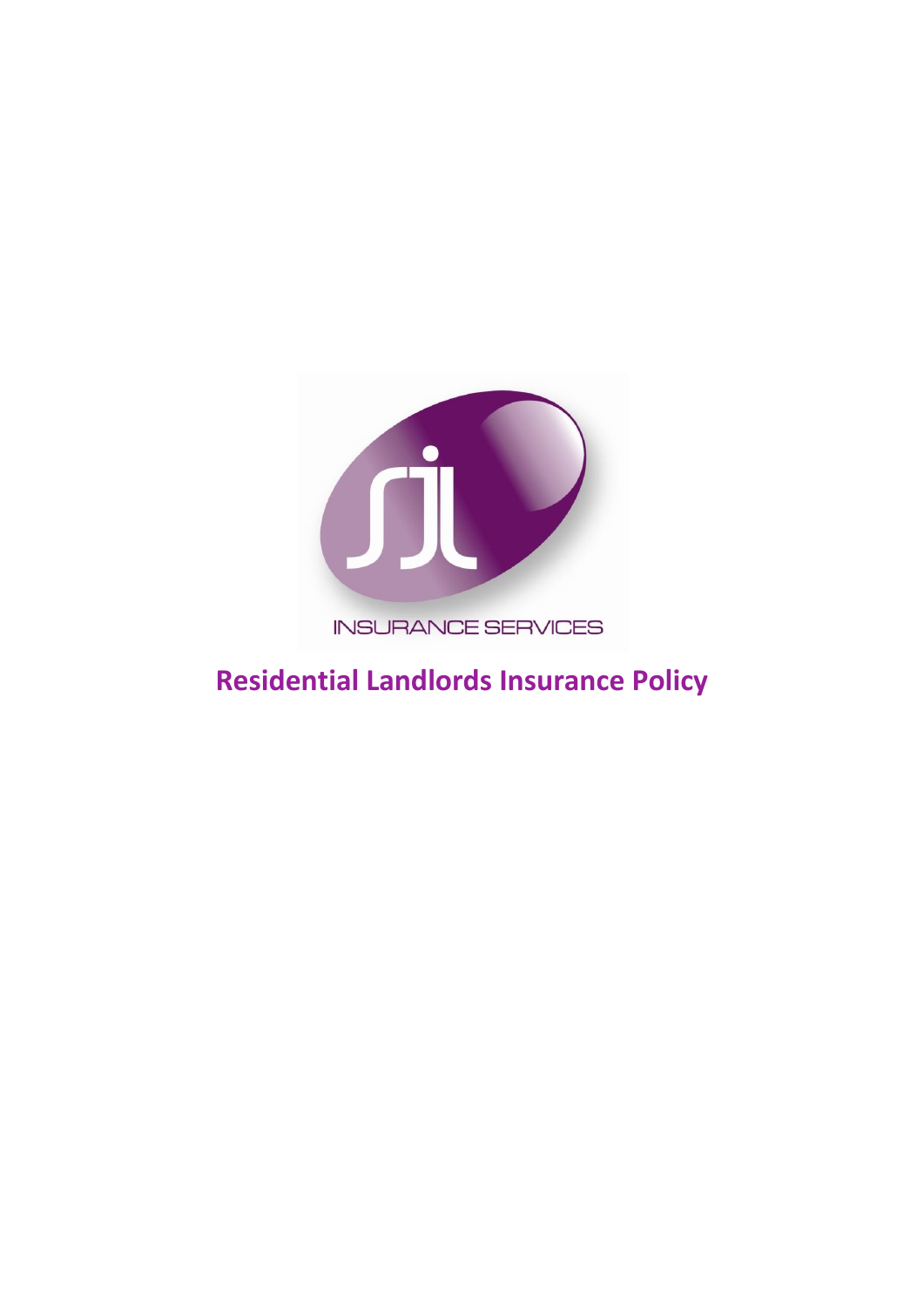## What is in this Booklet 4 How to Use Your Policy

Page

5 Policy Definitions

8 General Conditions

12 Claims Conditions

14 General Exclusions

Sections of the Policy

17 Section 1 The Structure

24 Section 2 Landlords Contents

30 Section 3 Property Owners Liability

32 Section 4 Rent Receivable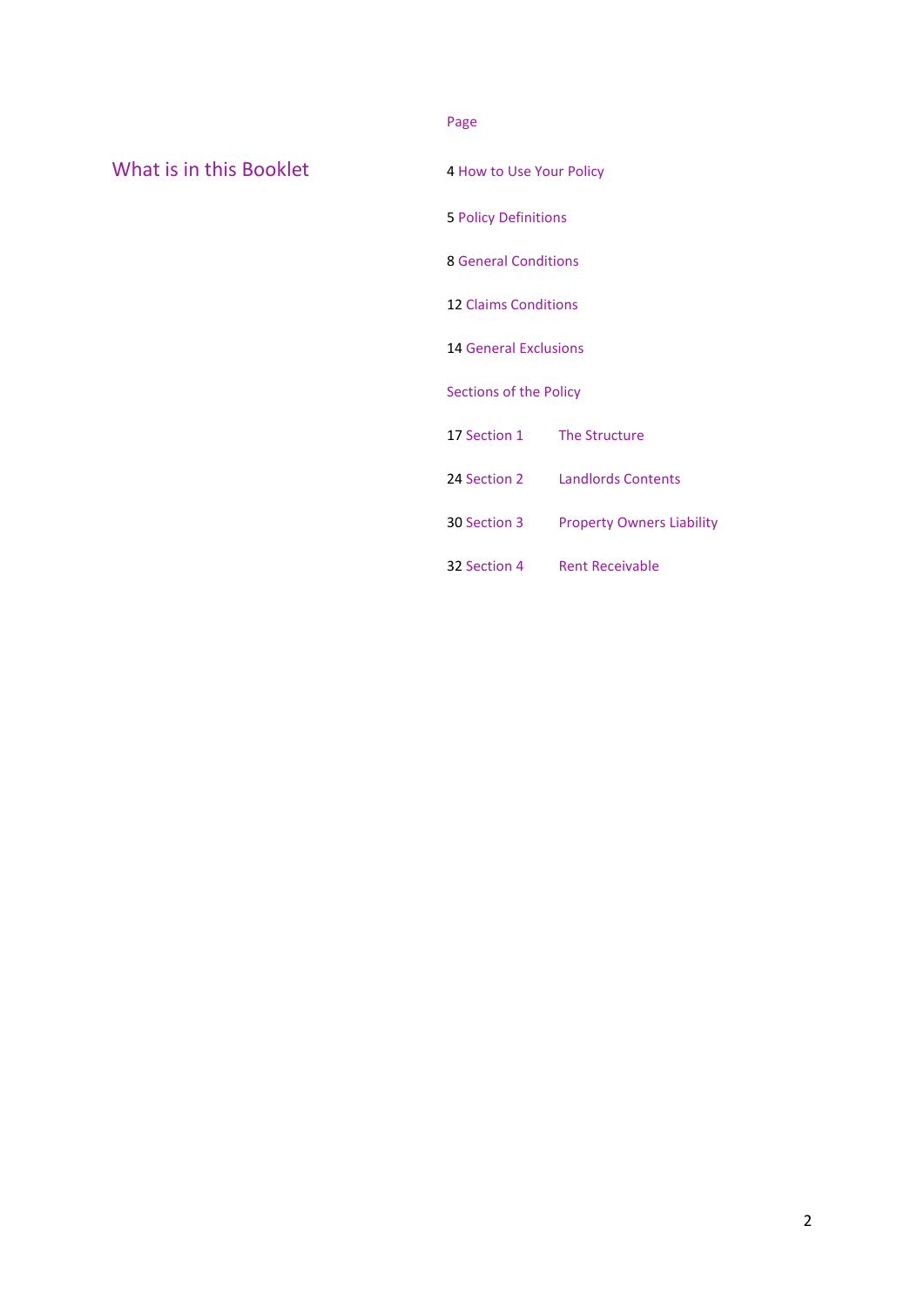## Residential Landlords Insurance Policy

This insurance is underwritten by certain underwriters at Lloyd's who are authorised by the Prudential Regulation Authority and regulated by the Financial Conduct Authority and the Prudential Regulation Authority.

The subscribing Underwriters' obligations under Contracts of Insurance to which they subscribe are several and not joint and are limited solely to the extent of their individual subscriptions. The subscribing Underwriters are not responsible for the subscription of any co-subscribing insurer who for any reason does not satisfy all or part of its obligations.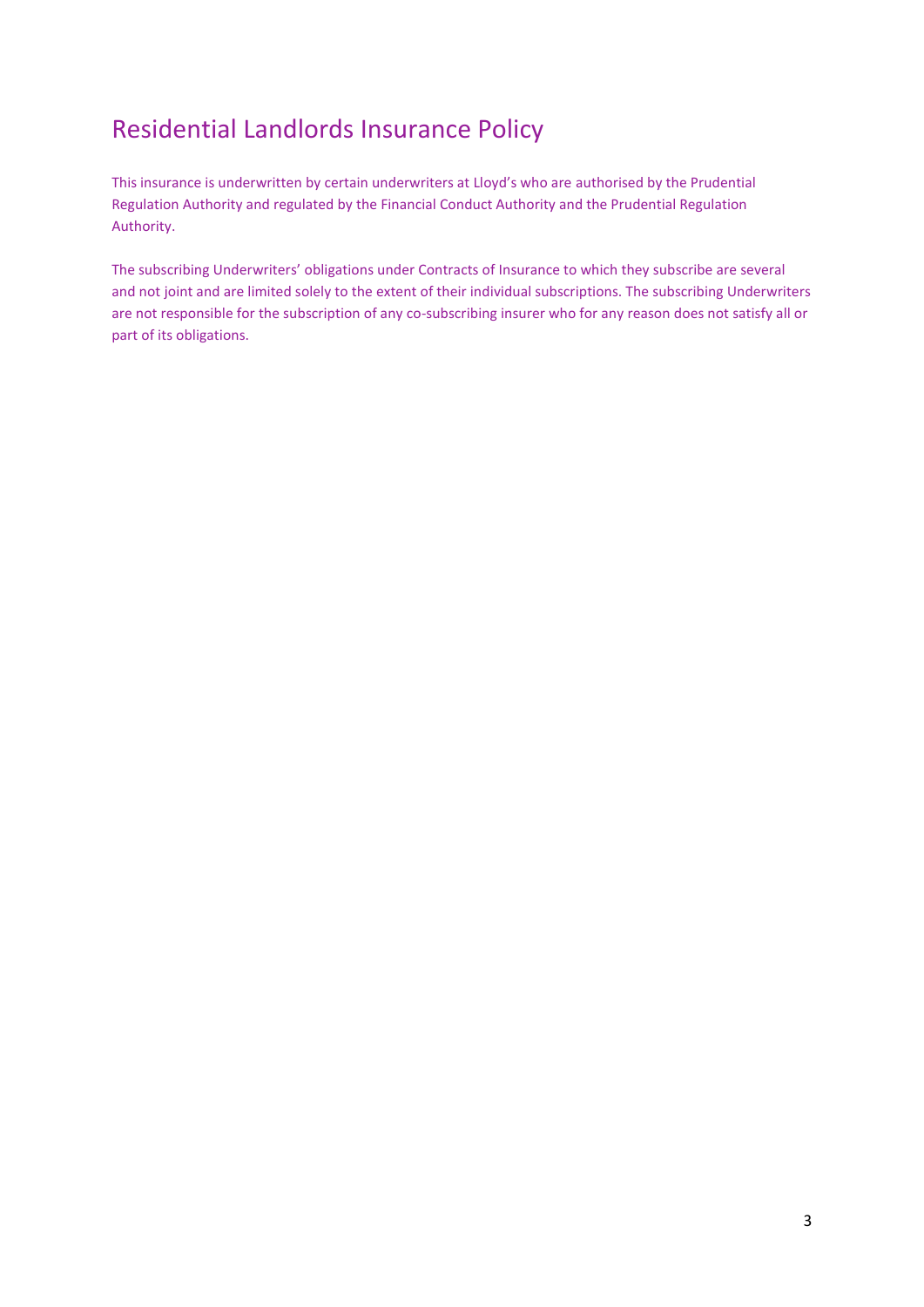## How to Use Your Policy

#### **Your Policy**

**Your Policy** contains details of the extent of cover available to **You**, what is excluded from the cover and the conditions on which the **Policy** is issued.

**We** wish to provide **You** with a good standard of service. To help **Us** achieve this, it is important that **You** read this **Policy** carefully. If it does not meet **Your** requirements, or **You** have any comment or query about the **Policy**, please contact **Us** through **Your** insurance adviser or at the office which issued **Your Policy**.

#### **Your Schedule**

**Your Schedule** provides details of the insurance protection provided, the Sections of the **Policy** which are operative and the levels of cover **You** have. Please examine **Your Schedule** to ensure it meets **Your** requirements.

#### **Index Linking**

The **Sum Insured** by each item of Sections 1 and 2 are index linked as a protection against inflation and at each renewal the premium will be revised in accordance with the index adopted by **Us**.

**Index linking** will help to ensure that **sums insured** stay more in line with increasing costs and prices. However, this is dependent on the **sums insured** at inception being adequate. Please check these to ensure they are adequate and advise **Us** if any alteration is required.

#### Making a Claim

To make a claim, first read the **Policy** and **Schedule** and check that **You** are covered. Please then follow the instructions provided under Claims Conditions A - Making a Claim.

**You** should ask **Your** insurance adviser for a claim form and let **Us** have as much information as soon as possible to help **Us** deal with **Your** claim promptly and fairly.

If **You** are dissatisfied with the way in which a claim or any other matter has been dealt with, please refer to Important Information at the back of this **Policy** Booklet.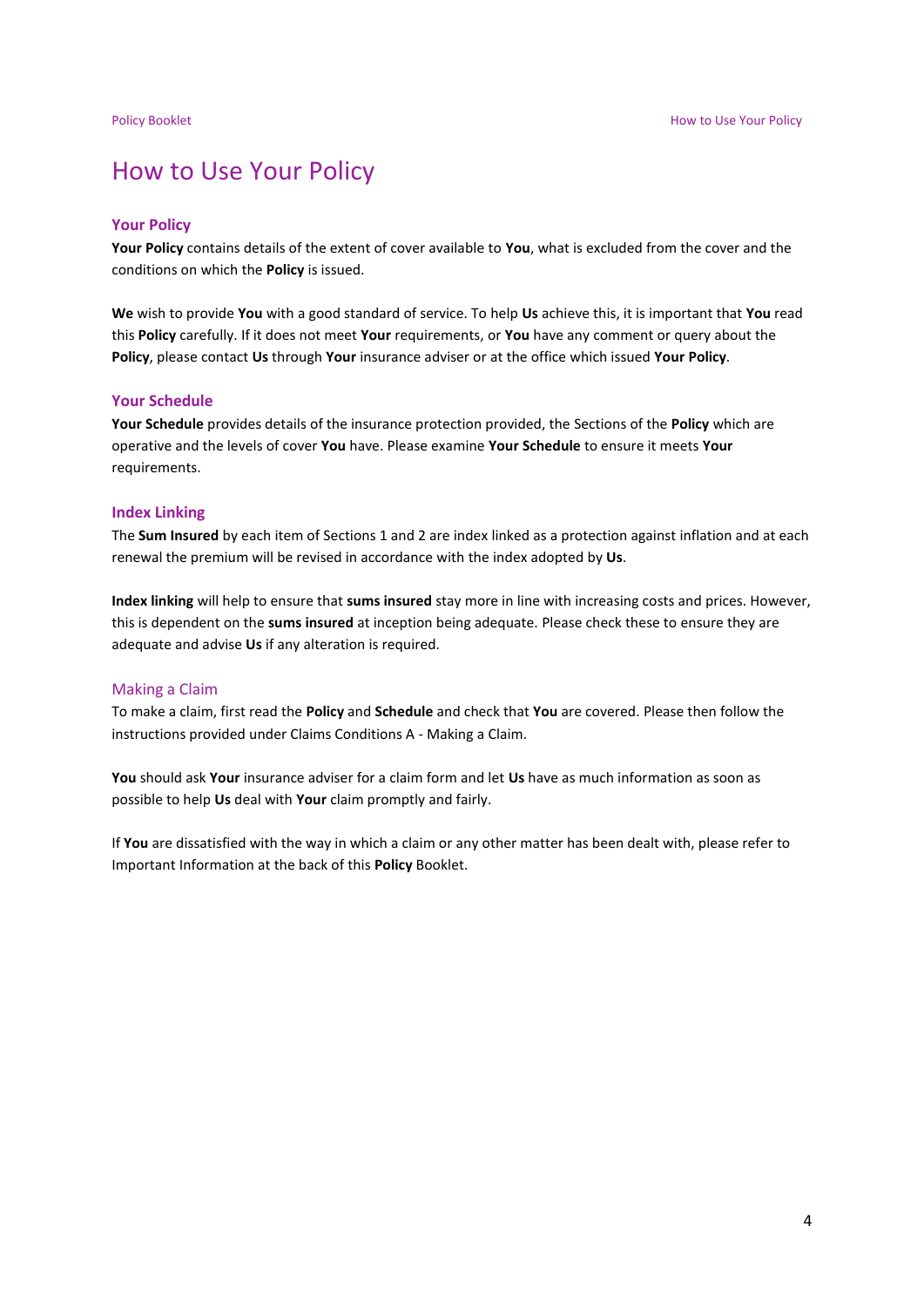## Policy Definitions

Certain words and expressions in this **Policy** are defined to have a particular meaning. These have the same meaning wherever they appear in the **Policy** and are defined below. Other Definitions have meanings particular to the Sections, Endorsements and/or **Extensions** in which they appear, and are defined in the appropriate Sections, Endorsements and/or **Extensions**.

All Definitions start in the **Policy** with a capital letter wherever they appear to help **You** identify them.

#### **Business**

The '**Business**' as shown in the **Schedule** and no other for the purposes of this **Policy**.

#### **Damage**

Loss, destruction or damage.

#### **Excess**

The first amount of each and every claim for which **You** shall be responsible.

#### **Index Linking**

Whenever a **Sum Insured** is declared to be subject to **Index Linking** it is adjusted at monthly intervals as follows:

1 in respect of Buildings in accordance with the percentage change in the General Building Cost Information Service

2 in respect of Landlords Contents and Contents of Common Parts in accordance with the Durable Goods Section of the Retail Prices Index.

At each renewal the premium will be adjusted to apply to the **Sum Insured** which then pertains and **We** waive all rights to additional premium arising solely out of such index adjustments prior to renewal.

#### **Injury**

Bodily Injury, death, illness, disease or shock.

#### **Period of Insurance**

The period beginning with the Effective Date shown in the **Schedule** and ending with the Expiry Date and any other period for which **We** accept **Your** premium.

#### **Policy**

This Policy including the Sections and the **Schedule** all of which should be read together as one contract.

#### **Premises**

The part of the Premises at the address or addresses specified in the **Schedule** belonging to **You**.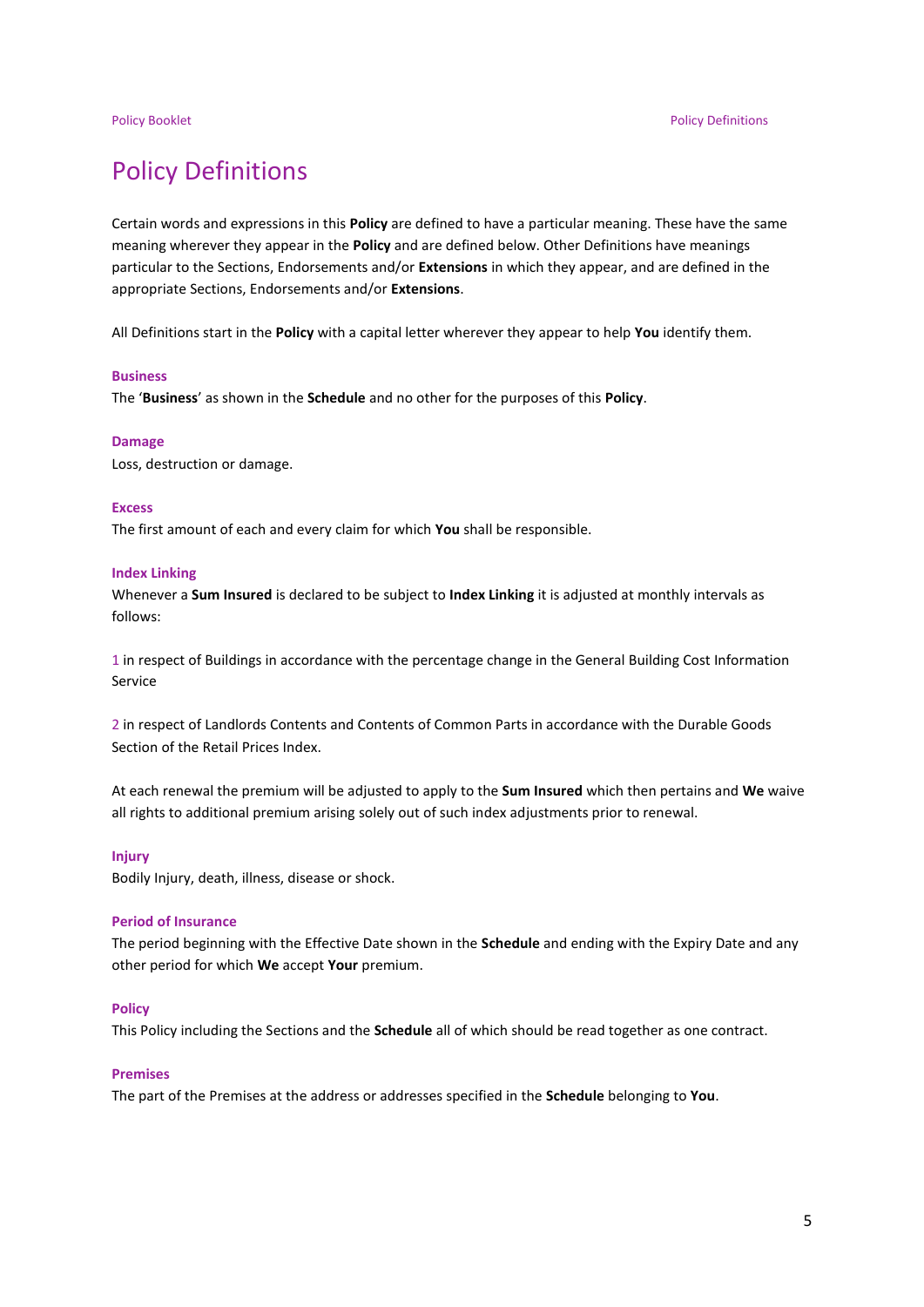#### **Property**

Material Property.

### **Proposal**

Any signed Proposal, declaration or other information supplied to **Us** by **You** or on **Your** behalf.

#### **Reinstatement Basis**

The basis upon which the amount payable in respect of the **Property** insured is to be calculated shall be as follows:

a the rebuilding or replacement of **Property** lost or destroyed which provided **Our** liability is not increased may be carried out:

i in any manner suitable to **Your** requirements. ii upon another site.

b the repair or restoration of **Property** Damaged in either case to a condition equivalent to or substantially the same as but not better or more extensive than its condition when new.

### **Special Conditions**

i **Our** liability for the repair or restoration of **Property** Damaged in part only shall not exceed the amount which would have been payable had such **Property** been wholly destroyed.

ii If at the time of reinstatement the sum representing 85% of the cost which would have been incurred in reinstating the whole of the **Property** covered by any item, subject to this **Policy Definition** exceeds its **Sum Insured** at the commencement of any **Damage**. **Our** liability shall not exceed that proportion of the amount of the **Damage** which the **Sum Insured** shall bear to the sum representing the total cost of reinstating the whole of such **Property** at that time.

- iii No payment beyond the amount which would have been payable in the absence of this **Policy Definition** shall be made:
	- a unless reinstatement commences and proceeds without unreasonable delay.
	- b until the cost of reinstatement shall have been actually incurred.
	- c if the **Property** insured at the time of the **Damage** shall be insured by any other insurance effected by **You** or on **Your** behalf, which is not upon the same basis of reinstatement.
- iv All the terms and conditions of this **Policy** shall apply:
	- a in respect of any claim payable under the provisions of this **Policy Definition** except insofar as they are varied hereby.
	- b where claims are payable as if this **Policy Definition** had not been incorporated

#### **Schedule**

The **Schedule** applicable to the **Policy**.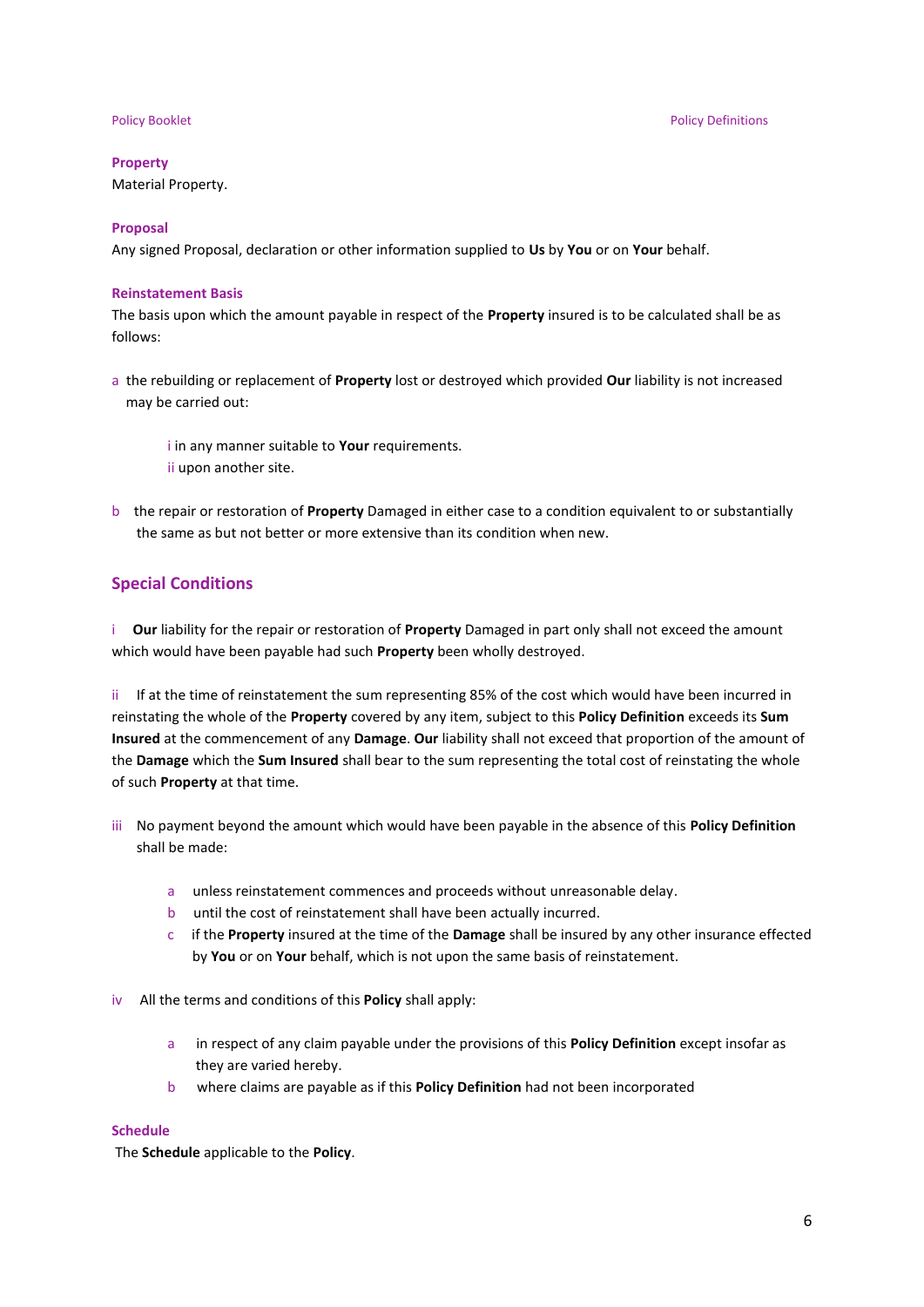### **Sum Insured**

The Sum Insured as set out in the **Schedule**.

### **Vacant** or **Disused**

When the buildings is: Insufficiently furnished for day to day living purposes, not actively used or untenanted for more than 30 consecutive days.

### **We**/**Us**/**Our**

The Underwriters at Lloyd's who have a share in this contract of insurance.

#### **You**/**Your**

The 'Insured Name' in the **Schedule**.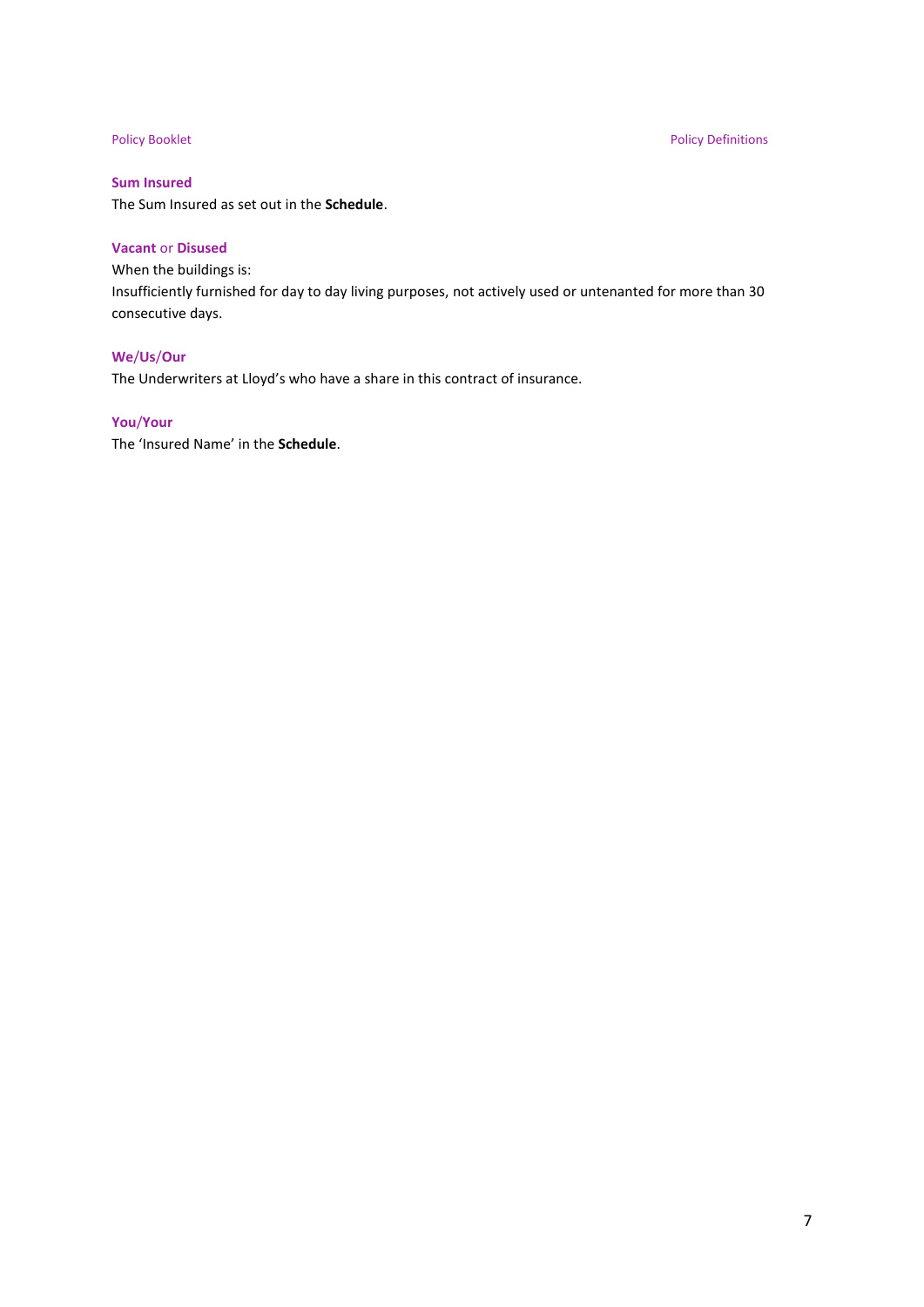## General Conditions

#### A Observance of Conditions

**Your** due observance and fulfilment of the terms and conditions of this **Policy,** shall be conditions precedent to **Our** liability to make any payment under this **Policy**.

#### B Reasonable Precautions

**You** must:

- 1 take all reasonable precautions to prevent or minimise **Damage**, accident or **Injury.**
- 2 comply with all relevant statutory requirements manufacturer's recommendations and other regulations relating to the use, inspection and safety of **Property** and the safety of persons.
- 3 exercise care in the selection and supervision of Employees
- 4 comply with all relevant statutory requirements manufacturer's recommendations and other regulations relating to the use inspection and safety of **Property** and the safety of persons.

#### C Change of Risk

**We** shall not be liable to make any payment under this **Policy** if:

- a any change shall be made in the **Premises,** the **Business** or the occupancy or duties of the Person Insured whereby the risk of **Damage** accident or **Injury** is increased, or
- b **Your** interest ceases (unless the cessation is brought about by will or operation of law) except where such alteration be notified to and accepted by **Us**.
- c If **You** change the address where **Your Property** is located
- d If **Your** sums insured change **We** may then reassess **Your** cover and premium either immediately or at **Your** next renewal, depending on the information **You** have provided.

Note: the list above does not set out all changes **You** must tell **Us** about. If **You** are not sure whether a change may affect **Your** cover, contact **Us** through **Your** broker, intermediary or agent.

#### D Cancellation

#### Cooling off period

 **You** are entitled to cancel this contract of insurance by writing to **Your** broker within fourteen days of either: The date **You** receive this contract of insurance; or the start of the **Period of Insurance** whichever is the later.

#### Right to cancel

 **You** can also cancel this contract of insurance at any time by writing to **Your** broker. Any return premium due to **You** will depend on how long this contract of insurance has been in force and whether **You** have made a claim.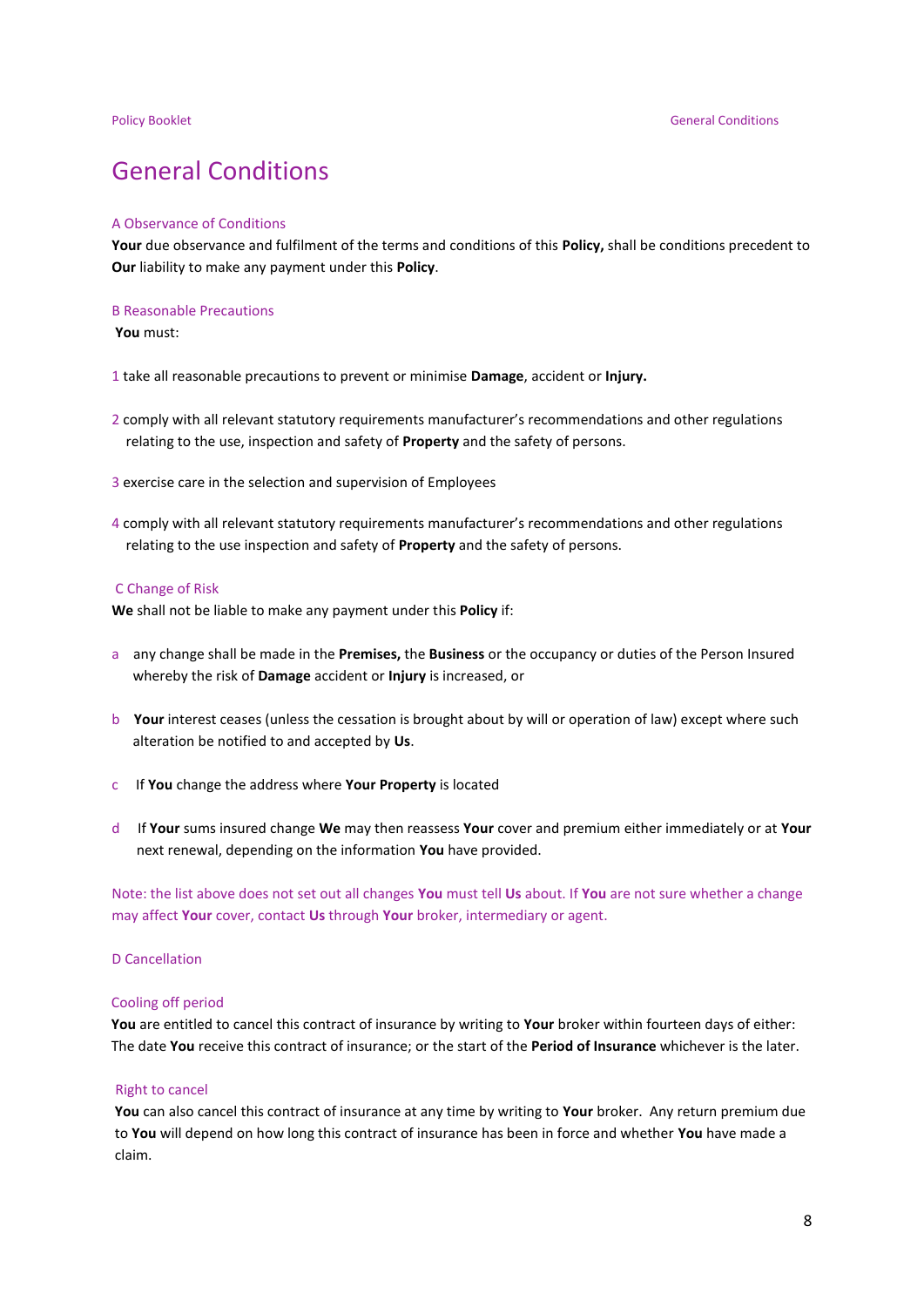#### **Policy Booklet** General Conditions **Conditions General Conditions**

It is noted that if after the Cooling off period **You** request this **Policy** is cancelled, **You** will be entitled to a proportionate refund of premium, based on the number of days remaining in the **Policy** period, unless a claim has been made (or an incident advised that could give rise to a claim) during the **Period of Insurance,** when no refund of premium for the **Period of Insurance** will be made.

 **We** can cancel this contract of insurance by giving **You** thirty (30) days' notice in writing. Any return premium due to **You** will depend on how long this contract of insurance has been in force.

**We** will only cancel this contract of insurance or any part of it for a valid reason or if there are serious grounds to do so such as:

- Non payment of premium.
- Non –cooperation or failure to supply any information or documentation **We** request.
- **We** establish that **You** have provided **Us** with incorrect information.
- The use of threatening or abusive behaviour language.
- Failure to take reasonable care of the **Property** insured.

 Any premium due to **You** will be calculated on a proportional daily rate basis depending on how long this insurance has been in force. No return of premium will be given if a claim has occurred during the period of insurance.

#### F Unoccupancy

It is a condition of this **Policy** that after 30 days of the **Premises** or any part thereof becoming **Vacant** or **Disused**.

a all services are to be turned off at the mains, except electricity where needed to maintain any fire or intruder alarm system in operation and the water and heating system drained.

- b the **Premises** are to be adequately secured against unauthorised entry.
- c the **premises** must be inspected externally and internally at least once every 14 days by **You** or a responsible person acting on **Your** behalf.
- d any accumulations of combustible materials such as junk mail and newspapers are to be removed during each inspection of the **Premises**.

### G Choice of Law

The parties to an Insurance contract are free to choose the law that will apply. The Law applying to this contract is English Law, unless a specific agreement between both parties has been agreed otherwise.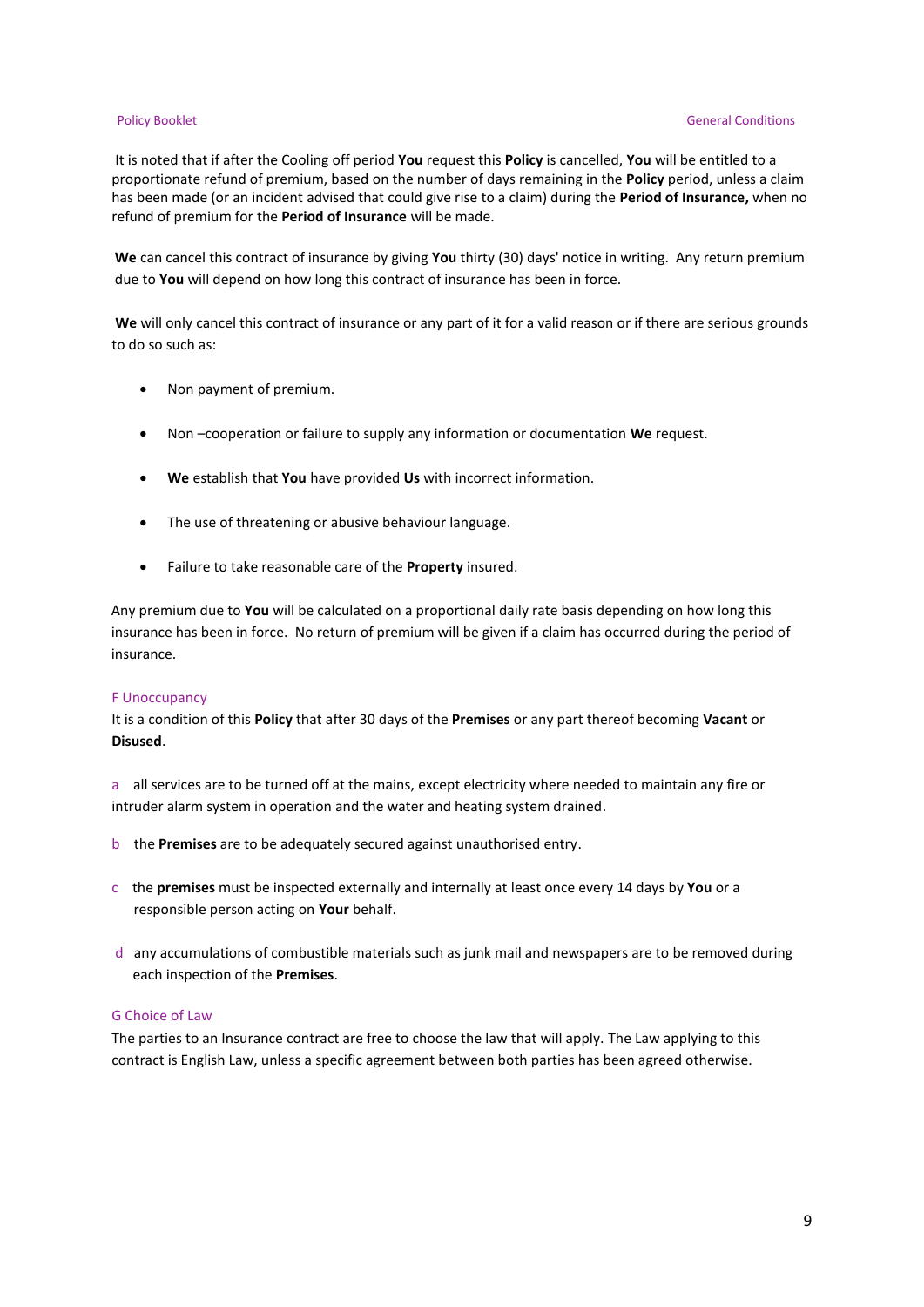#### H Contracts (Rights of Third Parties) Act 1999

A person or company who was not a party to this **Policy** has no right under the Contracts (Rights of Third Parties) Act 1999 to enforce any term of this **Policy,** but this does not affect any right or remedy of a third party which exists or is available apart from that Act.

#### I Interest Clause

The interests of third parties which **You** are required to include on this **Policy** under the terms of any mortgage, **Property** lease, or hiring, leasing or hire purchase agreement are automatically noted subject to **You** advising **Us** as soon as is reasonably practicable.

#### J Fire Extinguishing Appliances

It is warranted that **You** will ensure that any fire extinguishing appliance kept at **Your Premises** are maintained in efficient working order.

#### K Changes to **Your** cover

**You** must tell **Us** through **Your** broker, intermediary or agent immediately if there are any changes that may affect **Your** insurance, such as the following:

- a If **You** change the address where **Your Property** is located.
- b If **Your** sums insured change **We** may then reassess **Your** cover and premium either immediately or at **Your** next renewal, depending on the information **You** have provided.

Note: the list above does not set out all changes **You** must tell **Us** about. If **You** are not sure whether a change may affect **Your** cover, contact **Us** through **Your** broker, intermediary or agent.

#### L Complaints procedure

**Our** aim is to ensure that all aspects of **Your** contract of insurance are dealt with promptly, efficiently and fairly at all times. **We** are committed to providing **You** with the highest standard of service. If **You** have any questions or concerns about **Your** contract of insurance or the handling of a claim **You** should, in the first instance, contact **Your** broker.

In the event that **You** remain dissatisfied, **You** can refer a complaint to the **Policy**holder & Market Assistance team at Lloyd's. The contact details are:

**Policy**holder & Market Assistance , Lloyd's Market Services, One Lime Street, London EC3M 7HA Tel: 020 7327 5693; Fax: 020 7327 5225; E-mail: [Complaints@Lloyds.com](mailto:Lloyds-Regulatory-Complaints@Lloyds.com)

Copies of **Our** complaints procedures are also available from this address.

Complaints that cannot be resolved by Policyholder & Market Assistance at Lloyd's may be referred to the Financial Ombudsman Service. Further details will be provided at the appropriate stage of the complaints process. Making a complaint does not affect **Your** right to take legal action.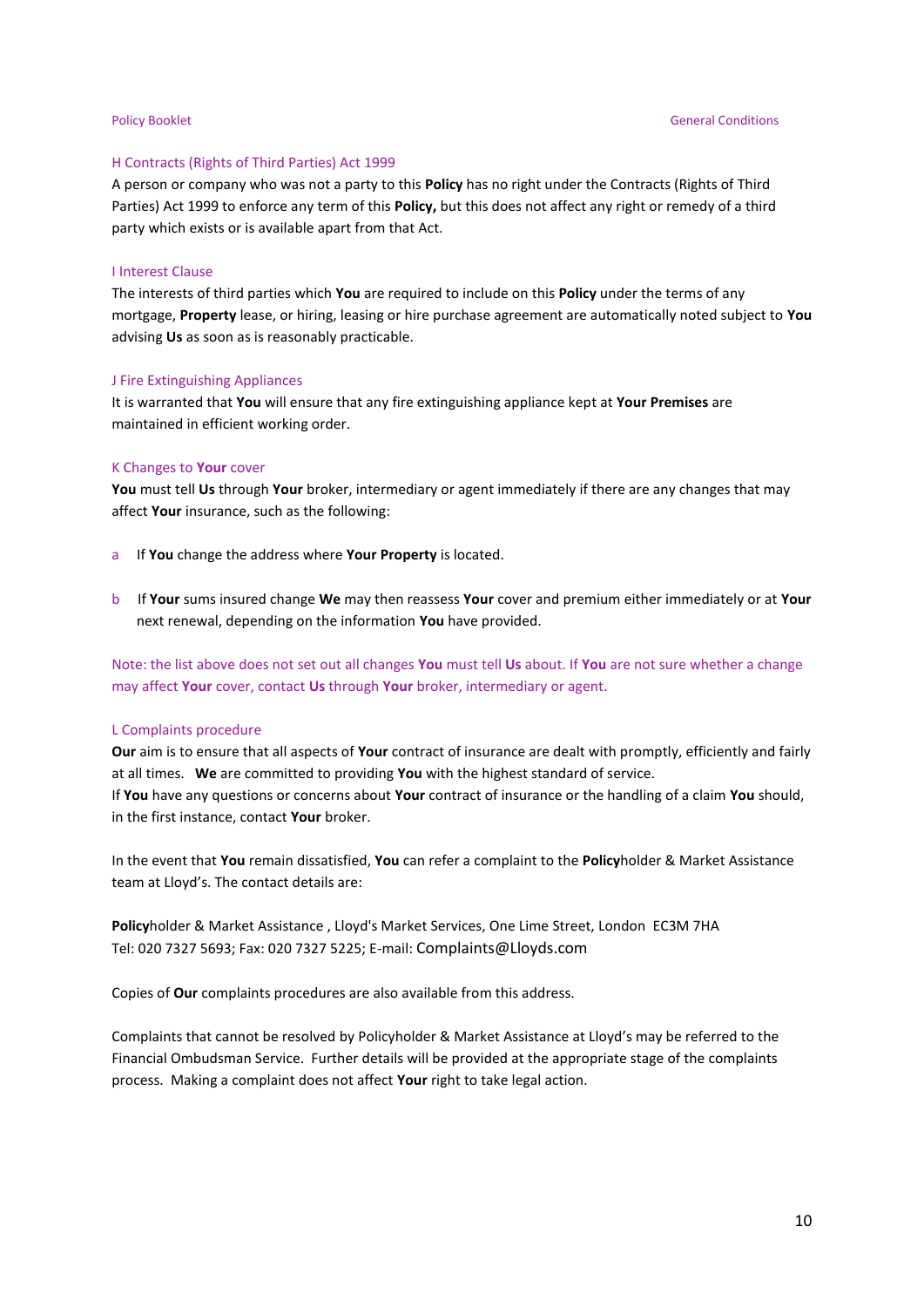### Compensation

Lloyd's insurers are covered by the Financial Services Compensation Scheme. **You** may be entitled to compensation from the Scheme if a Lloyd's insurer is unable to meet its obligations to **You** under this contract. If **You** were entitled to compensation under the Scheme, the level and extent of the compensation would depend on the nature of this contract of insurance. Further Information about the Scheme is available from the Financial Services Compensation Scheme (10th Floor, Beaufort House, 15 St. Botolph Street, London EC3A 7QU) and on their website: [www.fscs.org.uk](http://www.fscs.org.uk/)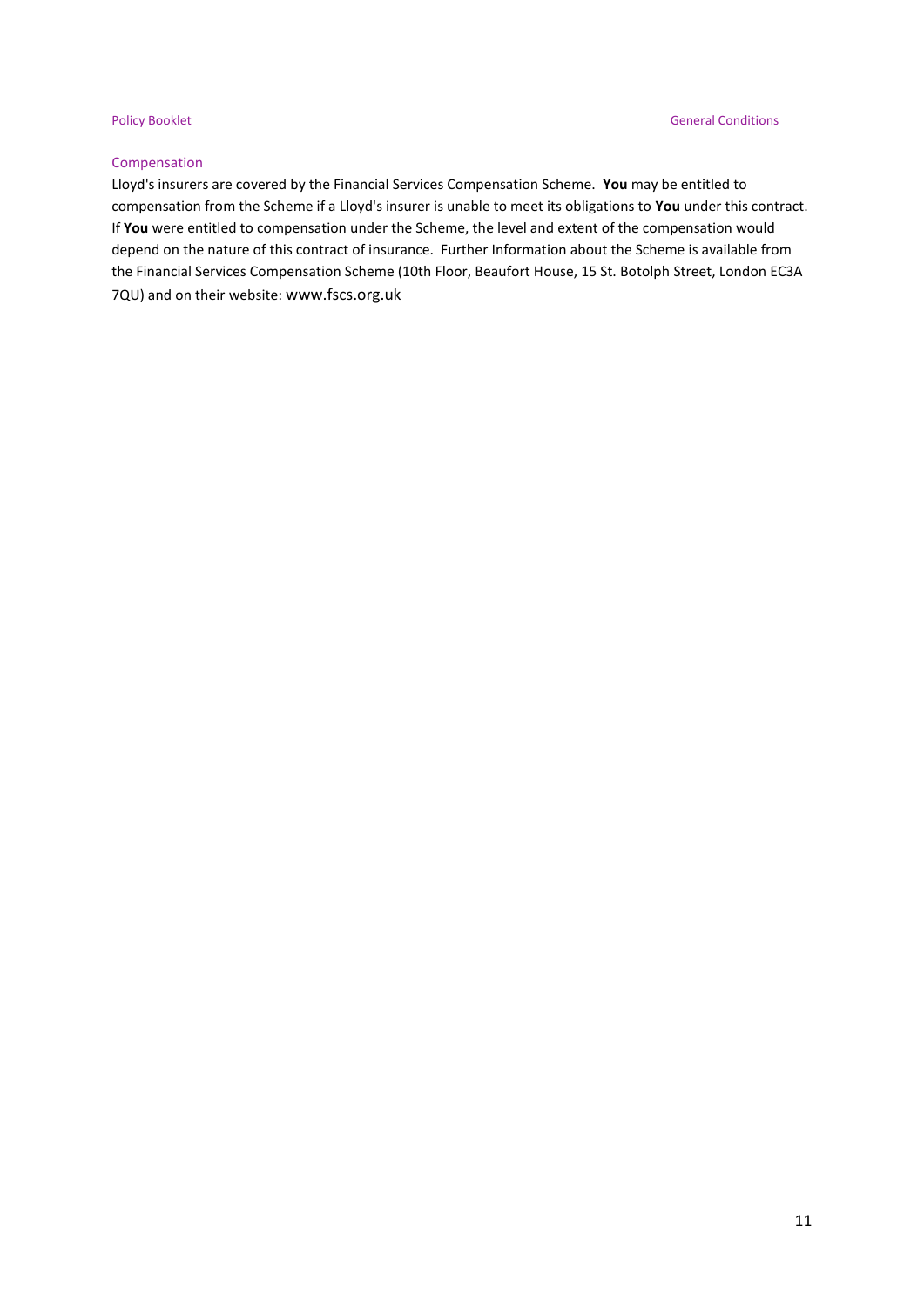## Claims Conditions

#### A Making a Claim

On the happening of any event which could give rise to a claim under this **Policy You** shall:

1 immediately notify **Us** and deliver to **Us,** at **Your** own expense a claim in writing with such detailed particulars and proofs as may be reasonably required. Furthermore, (if demanded) a statutory declaration of the truth of the claim and any matters connected therewith within:

- a 7 days of the event in the case of **Damage** caused by riot civil commotion strikes labour disturbances or malicious persons.
- b 30 days of the event in the case of any other claim or such further time as **We** may allow.
- 2 give immediate notice to the Police in respect of:
	- a **Damage** by theft or any attempt thereat.
	- b loss of money by any cause whatsoever.
	- c **Damage** by malicious persons.
- 3 make no admission of liability or offer promise or payment without **Our** written consent.
- 4 inform **Us** immediately of any impending prosecution inquest or fatal inquiry or civil proceedings and send to **Us** immediately every relevant document.
- 5 take all reasonable action to minimise or check any interruption of or interference with the **Business**.
- 6 produce to **Us** such books of account or other **Business** books or documents or such other proofs as may reasonably be required by **Us**, for investigating or verifying the claim.

#### B Control of Claims

**We** shall be entitled:

- 1 on the happening of **Damage** to the **Property** insured to enter take and keep possession of any building where **Damage** has happened. To take and keep possession of the **Property** insured and to deal with the salvage in a reasonable manner without thereby incurring any liability. Furthermore, without diminishing **Our** right to rely on any conditions of this **Policy** and this **Policy** shall be proof of leave and licence for such purpose.
- 2 at **Our** discretion to take over and conduct in **Your** name the defence or settlement of any claim. Take proceedings at **Our** own expense and for **Our** own benefit, but in **Your** name to recover compensation or secure indemnity from any third party in respect of any event insured by this **Policy. You** shall give all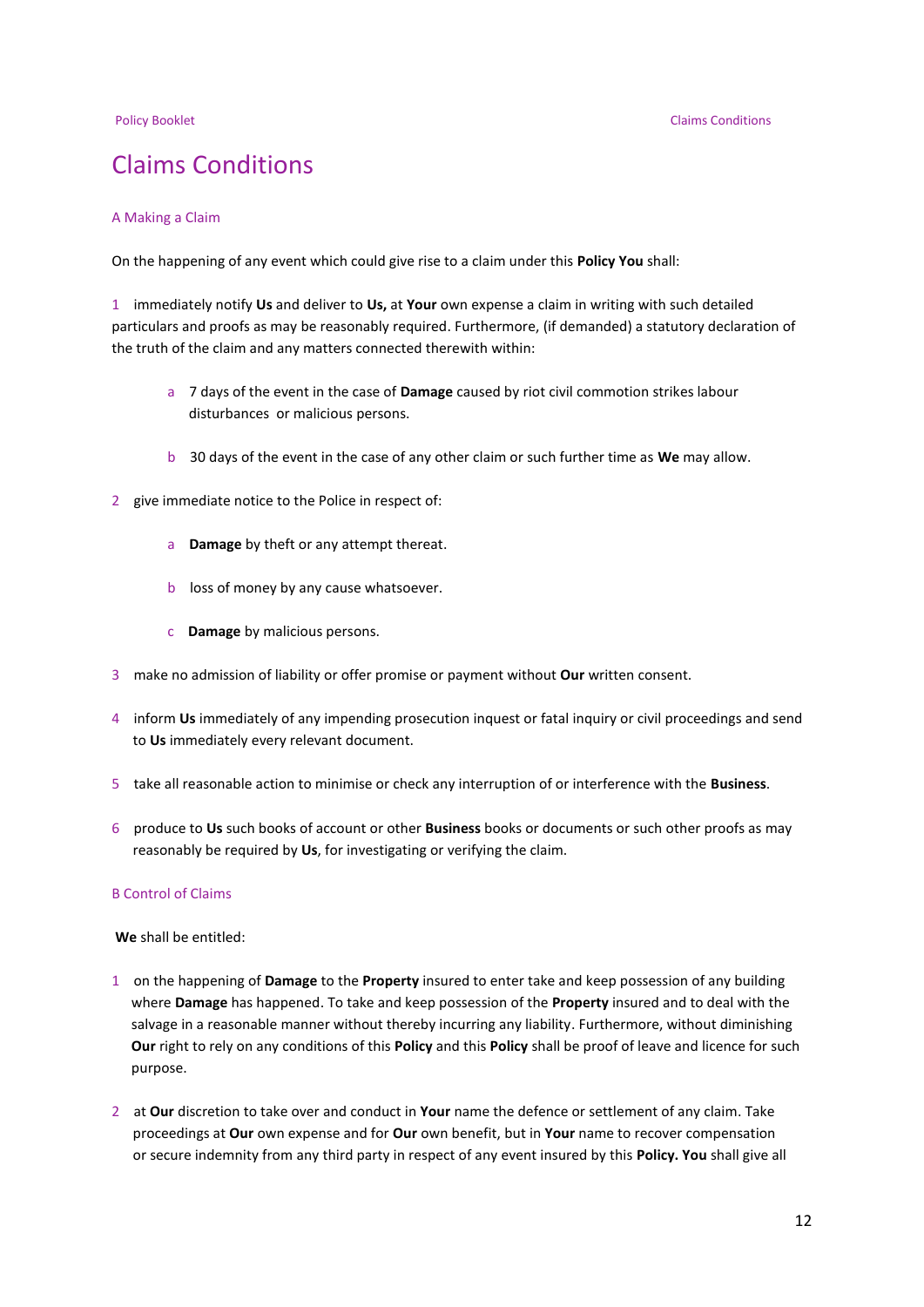information and assistance required.

- 3 to any **Property** for the loss of which a claim is paid hereunder and **You** shall execute all such assignments and assurances of such **Property** as may be reasonably required. **You** shall not be entitled to abandon any **Property** to **Us**.
- 4 to pay to **You** the maximum sum payable under **Section** 3 (if operative) in respect of any Occurrence or any lesser sum for which the claim or claims arising from such Occurrence can be settled. **We** shall not be under any further liability in respect of that Occurrence, except for the payment of costs and expenses of litigation incurred prior to such payment.

#### C Fraudulent Claims

If any claim upon this **Policy** be in any respect fraudulent or if any fraudulent means or devices be used by **You** or anyone acting on **Your** behalf to obtain any benefit under this **Policy,** or if any **Damage** be occasioned by **Your** wilful act or with **Your** connivance all benefit under this **Policy** shall be forfeited.

#### D Other Insurances

If at the time of any **Damage** or Occurrence there be any other insurance or indemnity effected by **You** or on **Your** behalf applicable to such event **Our** liability shall be limited to its rateable proportion. If any other such insurance or indemnity is subject to any provision, whereby it is excluded from ranking concurrently with this **Policy.** Whether in whole or in part or from contributing rateably then **Our** liability shall be limited in respect of any **Damage** or Occurrence to any **Excess** beyond the amount which would be payable under such other insurance or indemnity had this **Policy** not been effected.

#### E Arbitration

If any difference shall arise as to the amount to be paid under this **Policy,** (liability being otherwise admitted) such difference shall be referred to an Arbitrator to be appointed by the parties in accordance with the current Statutory provisions. Where any difference is by this Condition to be referred to arbitration the making of an Award shall be a condition precedent of any right of action against **Us**.

#### F Excesses

If **We** agree to indemnify **You** under more than one of Sections 1 and 2 of this **Policy** as a result of the happening of a single event and if an **Excess** applies under more than one of these Sections. Then only one **Excess** being the highest of those which would have applied separately under each **Section** will be deducted from the total claim payment.

#### G Warranties and Conditions Precedent

Every warranty or condition precedent to which this **Policy** or any **Section** or Item thereof is or may be made subject shall from the time the warranty or condition precedent attaches apply and continue to be in force during the whole currency of this Policy. Non-compliance with any such warranty or condition precedent insofar as it increases the risk of **Damage** shall be a bar to any claim in respect of such **Damage** provided that whenever this **Policy** is renewed a claim in respect of such **Damage** occurring during the **Period of Insurance** shall not be barred by reason of a warranty or condition precedent not having been complied with at any time before the commencement of such period.

#### H Subrogation

Any claimant under this **Policy** shall at **Our** request and expense take and permit to be taken all necessary steps for enforcing rights against any other third party in Your name before or after any payment is made by Us.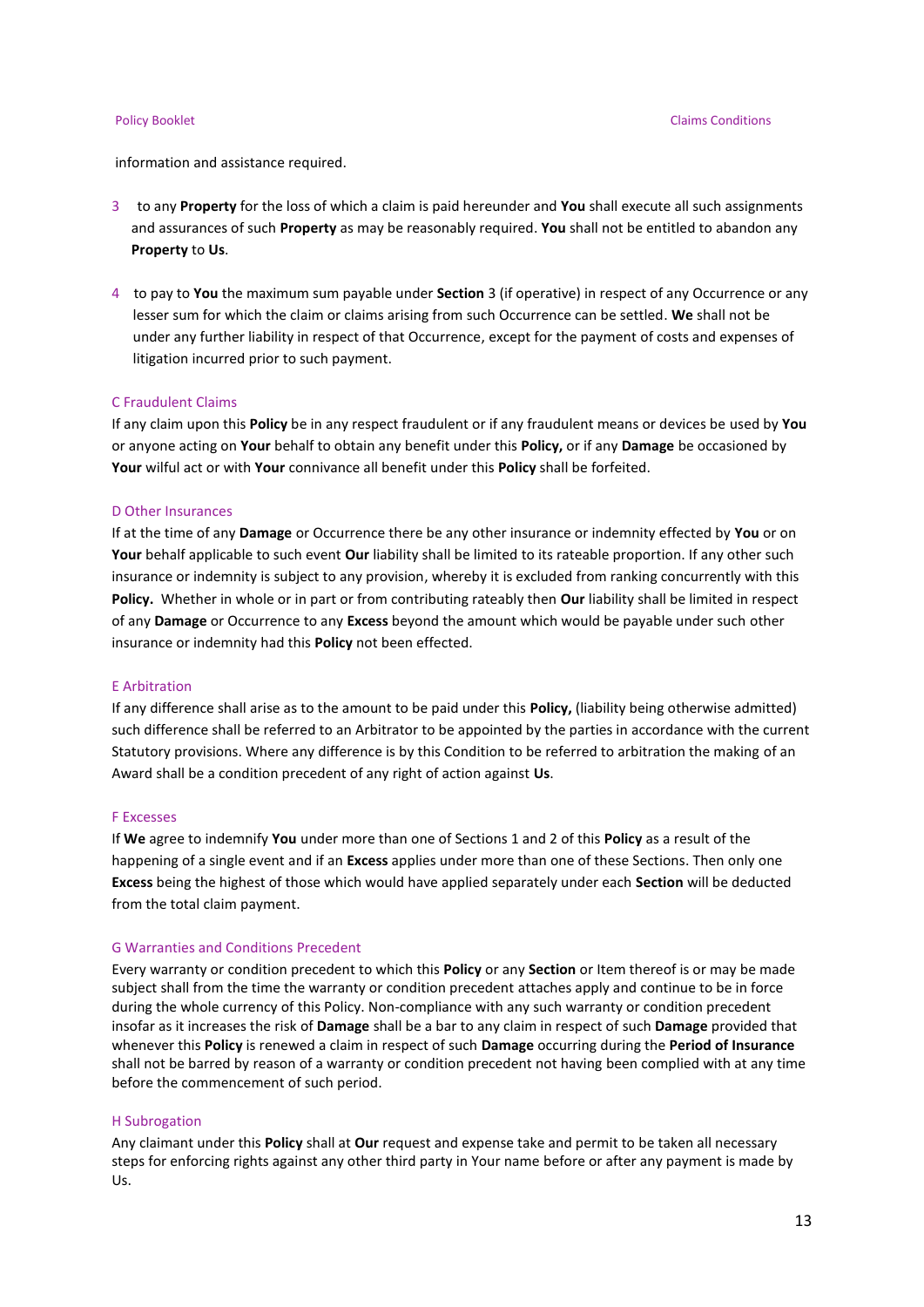## General Exclusions

#### **GENERAL EXCLUSIONS APPLICABLE TO THE WHOLE OF THIS CONTRACT INSURANCE**

#### a Radioactive Contamination and Nuclear Assemblies Exclusion

 **We** will not pay for loss or destruction of or **Damage** to any **Property** whatsoever, or any loss or expenses whatsoever resulting or arising there from any legal liability of whatsoever nature directly or indirectly caused by or contributed to by or arising from:

 ionising radiations or contamination by radioactivity from any nuclear fuel or from any nuclear waste from the combu**s**tion of nuclear fuel, the radioactive, toxic, explosive or other hazardous properties of any explosive nuclear assembly or nuclear component thereof.

#### b War Exclusion

 **We** will not pay for any loss or **Damage** or liability directly or indirectly occasioned by, happening through or in consequence of war, invasion, acts of foreign enemies, hostilities (whether war be declared or not), civil war, rebellion, revolution, insurrection, military or usurped power, or confiscation or nationalisation or requisition or destruction of or **Damage** to **Property** by or under the order of any government or public or local authority.

#### c Terrorism Exclusion

Notwithstanding any provision to the contrary within this insurance or any endorsement thereto it is agreed that this insurance excludes loss, **Damage**, cost or expense of whatsoever nature directly or indirectly caused by, resulting from or in connection with any act of terrorism regardless of any other cause or event contributing concurrently or in any other sequence to the loss.

For the purpose of this endorsement an act of terrorism means an act, including but not limited to the use of force or violence and or the threat thereof, of any person or group(s) of persons, whether acting alone or on behalf of or in connection with any organization(s) or government(s) committed for political, religious, ideological or similar purposes including the intention to influence any government and or to put the public, or any section of the public, in fear.

This endorsement also excludes loss, **Damage**, cost or expense of whatsoever nature directly or indirectly caused by, resulting from or in connection with any action taken in controlling, preventing, suppressing or in anyway relating to any act of terrorism.

If **We** allege that by reason of this exclusion, any loss, **Damage**, cost or expense is not covered by this insurance the burden of proving the contrary shall be upon the Assured.

In the event any portion of this endorsement is found to be invalid or unenforceable, the remainder shall remain in full force and effect.

#### d Existing and Deliberate **Damage**

 **We** will not pay for loss or **Damage** occurring before cover starts or arising from an event before cover starts, caused deliberately by **You** or any permanent member of **Your** home.

#### e Indirect Loss or **Damage**

 **We** will not pay for any loss or **Damage** that is not directly associated with the incident that caused **You** to claim, unless expressly stated in this contract of insurance.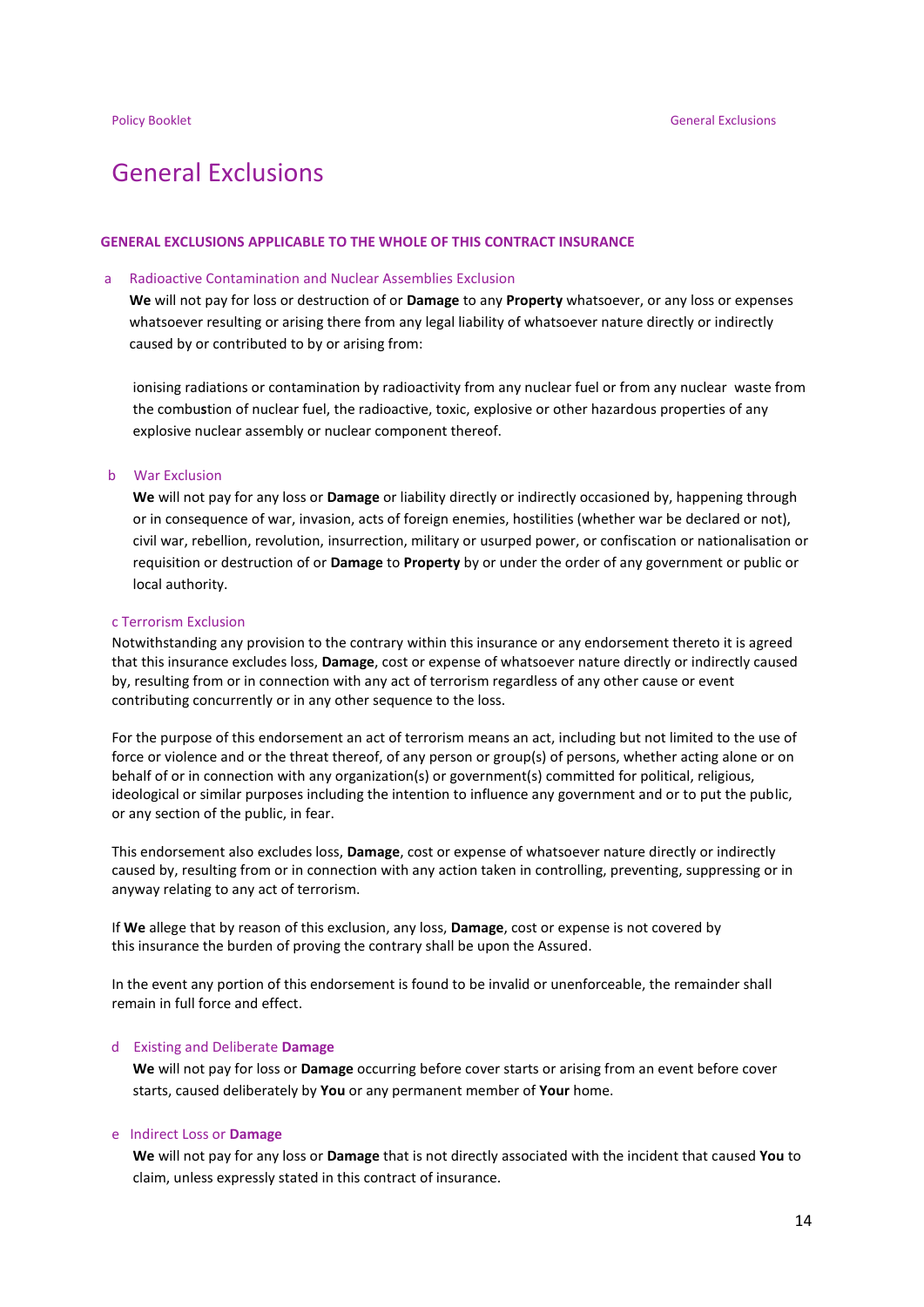#### f Electronic Data Exclusion Clause

**We** will not pay for:

1 loss or destruction of or **Damage** to any **Property** whatsoever, or any loss or expenses whatsoever

resulting or arising there from;

2 any legal liability of whatsoever nature; directly or indirectly caused by or contributed to by or arising

from;

- computer viruses, erasure or corruption of electronic data;
- the failure of any equipment to correctly recognise the date or change of date;

For the purposes of this exclusion "computer virus" means a set of corrupting, harmful or otherwise unauthorised instructions or code including a set of maliciously introduced unauthorised instructions or code, programmatic or otherwise, that propagate themselves through a computer system or network of whatsoever nature.

### g Biological and Chemical Contamination Clause **We** will not pay for:

- 1. loss or destruction of or **Damage** to any **Property** whatsoever, or any loss or expenses whatsoever resulting or arising there from;
- 2. any legal liability of whatsoever nature;
- 3. death or **Injury** to any person;

directly or indirectly caused by or contributed to by or arising from Biological or Chemical contamination due to or arising from; terrorism; and/or steps taken to prevent, suppress, control or reduce the consequences of any actual, attempted, threatened, suspected or perceived terrorism.

For the purposes of this exclusion "terrorism" means any act(s) of any person(s) or organisation(s) involving: the causing, occasioning or threatening of harm of whatever nature and by whatever means; putting the public or any section of the public in fear;

in circumstances in which it is reasonable to conclude that the purpose(s) of the person(s) or organisation(s) concerned are wholly or partly of a political, religious ideological or similar nature.

### h Illegal Deliberate and Criminal Activities

**We** will not pay for:

- a **Damage** or liability caused as a result of the **Property** being used for illegal activities;
- b Deliberate or criminal acts by **You,** any member of **Your** family, **Your** domestic employees, a resident, any person legally on the **premises;** or through deceit of any of these persons.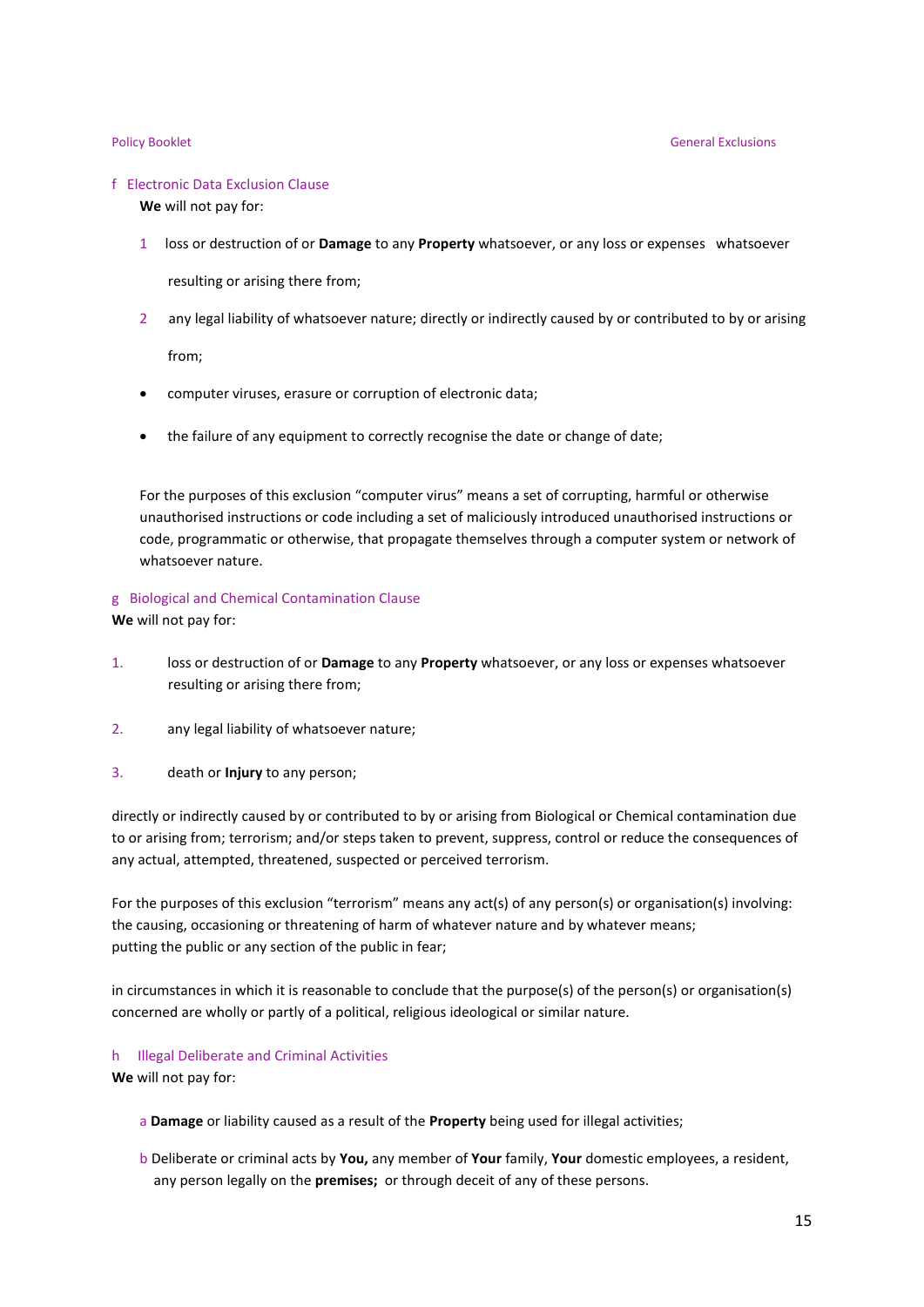### i Loss of value

**We** will not pay for any reduction in value of the **Property** insured following repair or replacement paid for under this contract of insurance.

### j Wear and Tear

**We** will not pay for loss or **Damage** caused by Wear and tear or any other gradually operating cause.

### k Sanctions

**We** shall not provide any benefit under this contract of insurance to the extent of providing cover, payment of any claim or the provision of any benefit where doing so would breach any sanction, prohibition or restriction imposed by law or regulation.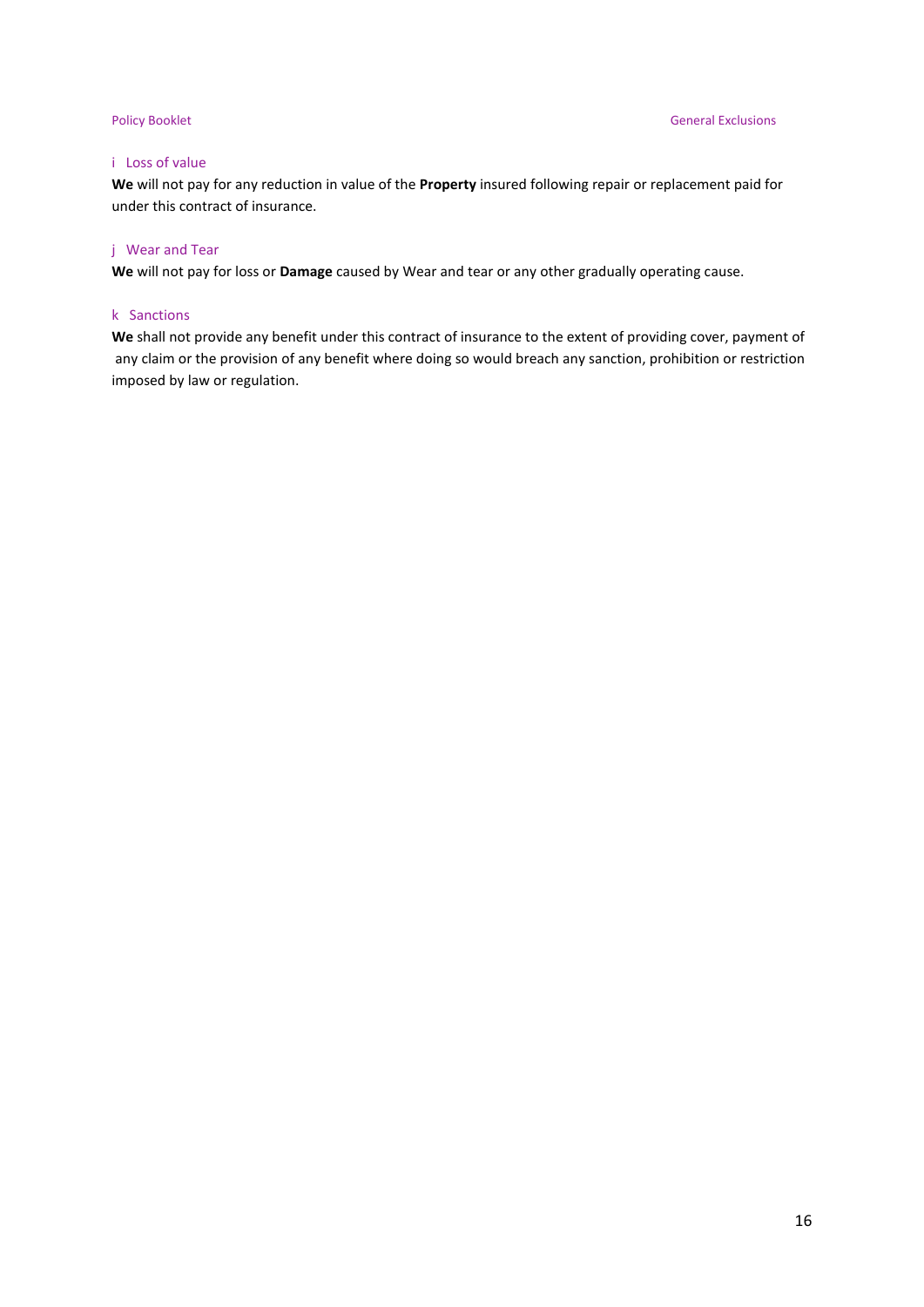## Section 1 | The Structure

#### Definition

#### Buildings

Buildings at the **Premises** including landlord's fixtures and fittings, swimming pools, tennis courts, walls, gates, fences, patios, terraces, drives, yards, car parks, car ports, roads, pavements and associated underground pipes and cables belonging to **You** or for which **You** are responsible. The Buildings also include all fixed glass therein and fitments thereon and internal decorations on ceilings, floors, walls and the alike (including carpets and blinds) for which **You** are responsible as owner of the **Premises**.

#### Cover

**We** will Indemnify **You** in the event of **Damage** to the **Property** described by each Item in the **Schedule** subject to the **Excess** as shown in the **Schedule** caused by any of the following **Contingencies**:

### **Contingencies**

### 1 Fire, Lightning and Earthquake

2 Explosion but excluding **Damage**:

- a caused by or consisting of the bursting by steam pressure of a boiler, economiser, or other vessel, machine or apparatus in which internal pressure is due to steam only and belonging to **You** or under **Your** control unless used for domestic purposes only.
- b in respect of and originating in any machinery or apparatus, or its contents, belonging to **You** or under **Your** control which requires to be examined to comply with any Statutory Regulations unless such vessel machinery or apparatus is the subject of a **Policy** or other contract providing the required inspection service.
- 3 Aircraft or other aerial devices or articles dropped from them.

4 Riot, Civil Commotion, Strikes, Labour Disturbances or Malicious Persons excluding **Damage**:

- a occurring in Northern Ireland.
- b to any portion of the **Building** which is **Vacant** or **Disused.**
- c caused by **Your** employees lawfully on **Your Premises.**
- 5 Storm or Flood but excluding **Damage**:
	- a resulting from frost, subsidence, ground heave or landslip.
	- b to gates, fences and posts.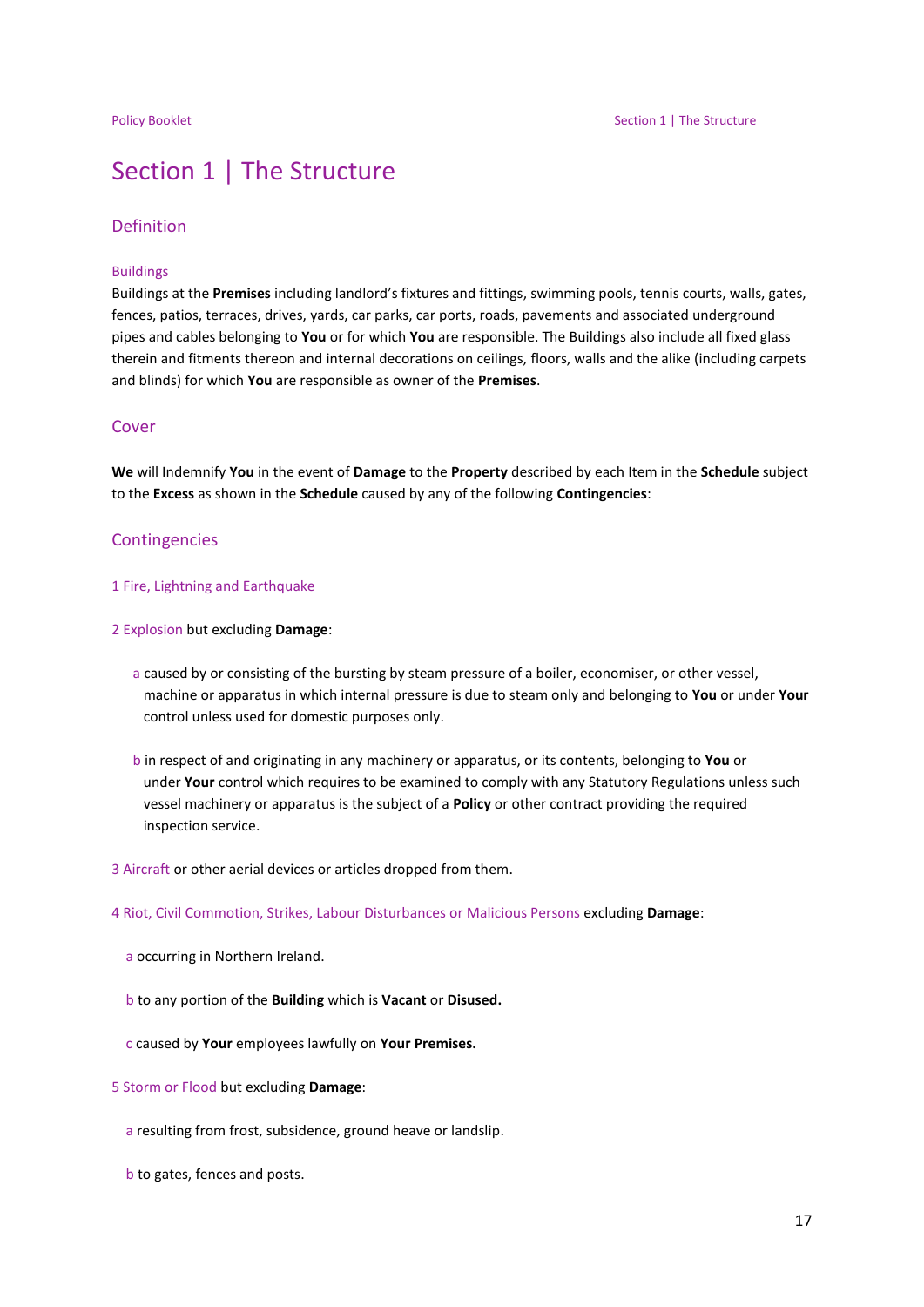- c attributable solely to change in the water table level.
- 6 Escape of Water from any tank apparatus, pipe or sprinkler installation but excluding **Damage**:
	- a to any portion of the **Building** which is **Vacant** or **Disused.**
- b to **Buildings** caused by frost, other than to internal plumbing installations not in any outbuildings.
- 7 Impact by any vehicle train or animal.
- 8 Theft or attempted Theft but excluding **Damage:**
	- a to any portion of the **Building** which is **Vacant** or **Disused.**
	- b caused by **Your** Employees or any persons lawfully on **Your Premises.**
- 9 Breakage or collapse of television or radio aerials, aerial fittings, masts, satellite dishes or falling trees but excluding **Damage**:
	- a by lopping pruning or felling of trees.
	- b to gates, fences and posts.
- 10 Leakage of fuel from any fixed oil heating installation, but excluding **Damage** to any portion of the **Building** which is **Vacant** or **Disused.**

#### 11 Any Accidental **Damage**

Any Other Accidental **Damage** but excluding:

- a **Damage** caused by or resulting from:
	- i Wear and tear, the action of light or atmosphere, moths, vermin or insects.
	- ii any process of cleaning, dyeing, restoring, adjusting or repairing.
	- iii corrosion, dampness, dryness, wet or dry rot, marring, or scratching.
	- iv wind, hail, sleet, snow, flood or dust to boundary walls, gates or fences.
	- v subsidence or ground heave of any part of the site on which the **Property** stands, or landslip
	- vi the normal settlement or bedding down of new structures.
	- Vii **Damage** caused by domestic pets.
	- b **Damage** to the **Property** insured caused by or consisting of:
	- i inherent vice, latent defect, gradual deterioration, wear and tear, frost, change in water table level, its own faulty or defective design or materials.
	- ii faulty or defective workmanship operational error or omission on **Your** part or any of **Your** Employees but this, shall not exclude subsequent **Damage** which results from a cause not otherwise excluded.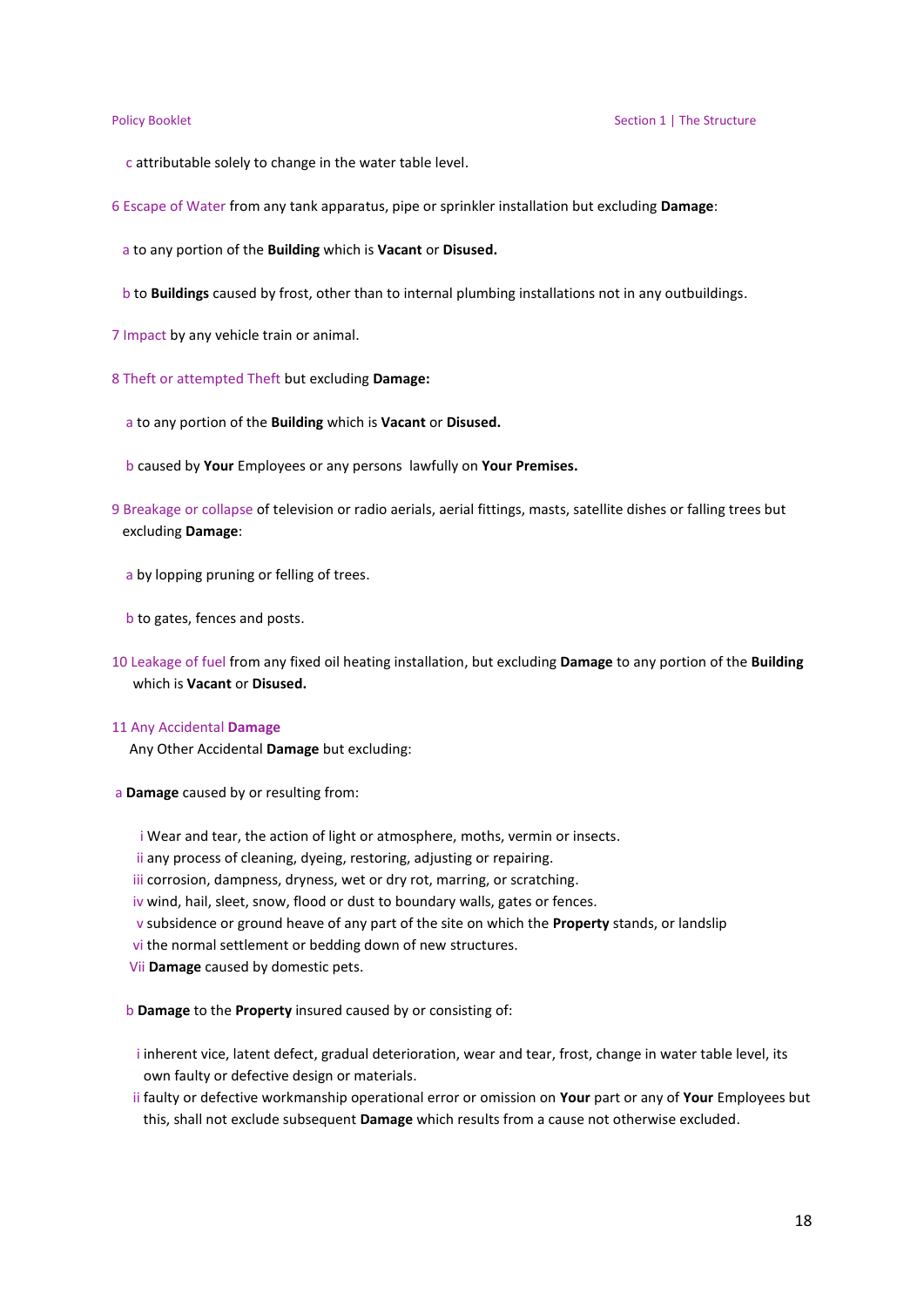- c **Damage** specifically excluded in the:
	- i **Contingencies** 1-10 in **Section** 1.
	- ii Exclusions to **Section** 1.
	- iii General Exclusions.
- d the collapse or cracking of **Buildings**.
- e the cost of normal maintenance, redecoration or repair.
- f the amount of the **Excess** stated in the **Schedule** for each and every claim.

#### 12 Subsidence, Ground Heave, Landslip

Subsidence or Ground Heave of any part of the site on which the **Property** stands or Landslip excluding:

- a **Damage** to yards, car parks, roads, pavements, swimming pools, walls gates, and fences unless also affecting a **Building** insured hereby.
- b **Damage** caused by or consisting of:
	- i for loss or **Damage** to domestic fixed fuel-oil tanks, swimming pools, tennis courts, drives, patios and terraces, walls, gates and fences unless the private dwelling is also affected at the same time by the same event.
	- Ii for loss or **Damage** to solid floors unless the walls of the private dwelling are Damaged at the same time by the same event.
	- Iii for loss or **Damage** caused by faulty or unsuitable materials or design or poor workmanship.
	- Iv for loss or **Damage** which compensation has been provided for or would have been but for the existence of this contract of insurance under any contract or a guarantee or by law.
	- V for loss or **Damage** caused by coastal or river bank erosion.
	- Vi for loss or **Damage** whilst the **Buildings** are undergoing any structural repairs, alterations, extensions or demolition.
	- Vii for loss or **Damage** caused by normal Settlement and / or any general deterioration of the **Building**.
	- Viii loss or **Damage** caused by the action of chemicals on, or the reaction of chemicals with, any materials which form part of the **Buildings**.
- c **Damage** which originated prior to the inception of this cover.
- d **Damage** resulting from:
	- i demolition, construction, structural alteration or repair of any **Property**, or ii groundworks or excavation at the same **Premises.**
- e the amount of the **Excess** stated in the **Schedule** for each and every claim.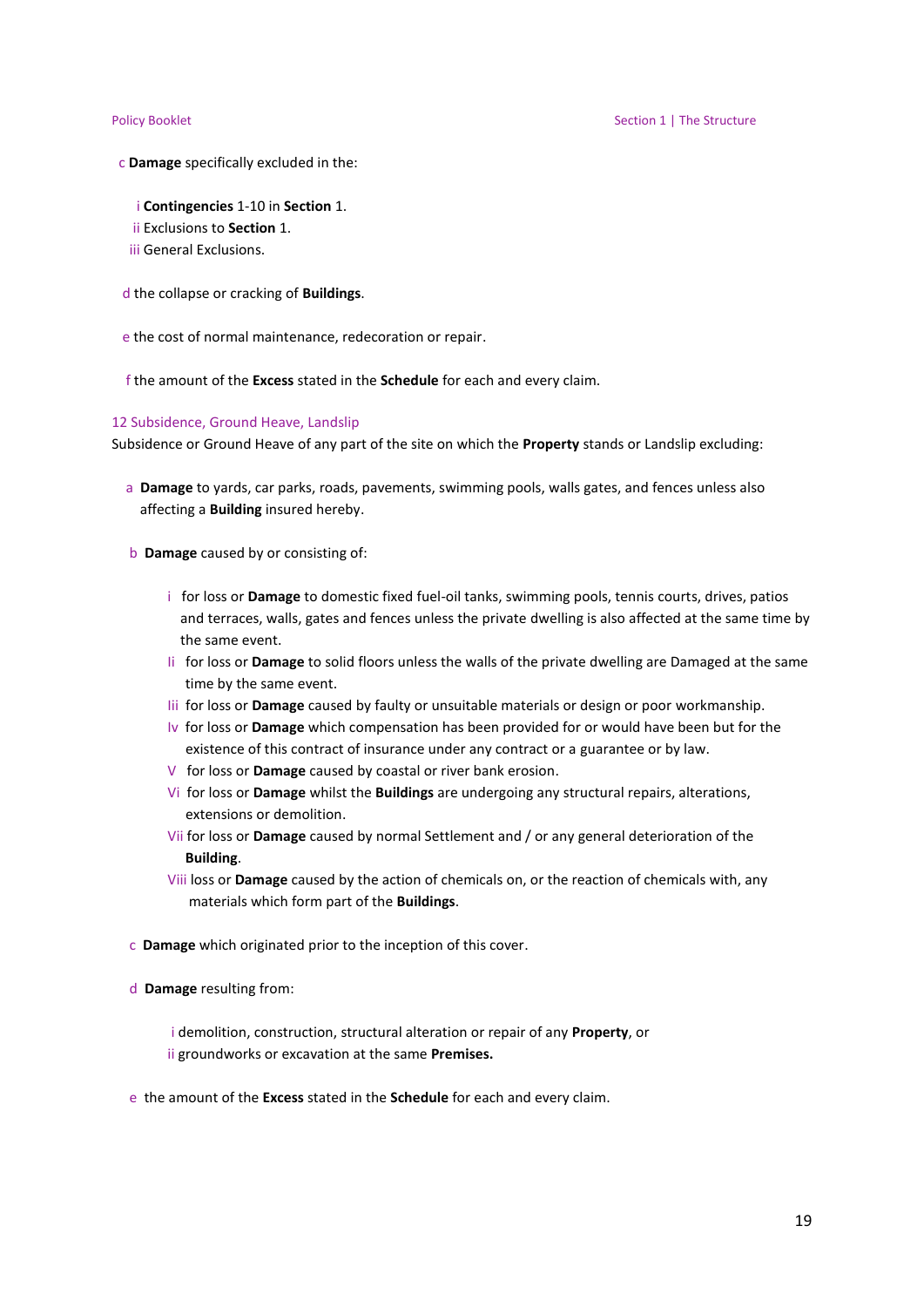#### Extensions

#### 1 Underground Services

The insurance by this **Section** is extended to include accidental **Damage** to underground service pipes and cables at the **Premises** for which **You** are responsible as owner of the **Premises**.

#### 2 Ground Rent

The insurance by this **Section** is extended to include up to 2 years ground rent if the **Premises** are rendered temporarily uninhabitable, but only during the period necessary for reinstatement and up to a maximum of 10% of the **Buildings Sum Insured**.

#### 3 Public Authorities

The insurance by this **Section** is extended to include the additional cost of reinstatement of the **Property** sustaining **Damage** thereby insured and undamaged portions thereof incurred solely to comply with European Community legislation, regulations under Acts of Parliament or local authority bye-laws, provided that:

- a **You** receive the notice to comply after the **Damage** occurs
- b the work of reinstatement is completed within twelve months of the date of the **Damage**, or within such further time as **We** may in writing allow.
- c **We** shall not be liable for any additional rate, tax duty or other charge which may become payable following compliance with such legislation, regulations or bye-laws.

#### 4 Fees

The insurance by this **Section** is extended to include Architects Surveyors Legal and Consulting Engineers Fees necessarily incurred in the reinstatement or repair of the **Property** insured consequent upon its **Damage** but not for preparing any claim.

#### 5 Capital Additions

The insurance by this **Section** is extended to include:

a any newly acquired and/or newly erected **Buildings** or **Buildings** in course of erection (excluding any **Property** for which a building contractor is responsible) insofar as the same are not otherwise insured

b alterations, additions and improvements to **Buildings** but not in respect of any appreciation in value anywhere in the United Kingdom the Channel Islands or the Isle of Man provided that:

- i at any one situation this cover shall not exceed 10% of the **Buildings Sum Insured** or £500,000 whichever is the less.
- ii **You** undertake to give particulars of such extension of cover as soon as practicable and to pay any additional premium required.
- iii following payment of such additional premium the provisions of this Extension are fully reinstated.

#### 6 Removal of Debris

The insurance by this **Section** is extended to include costs and expenses necessarily incurred by **You** with **Our** consent in:

a removing debris from the site of the **Premises** and the area immediately adjacent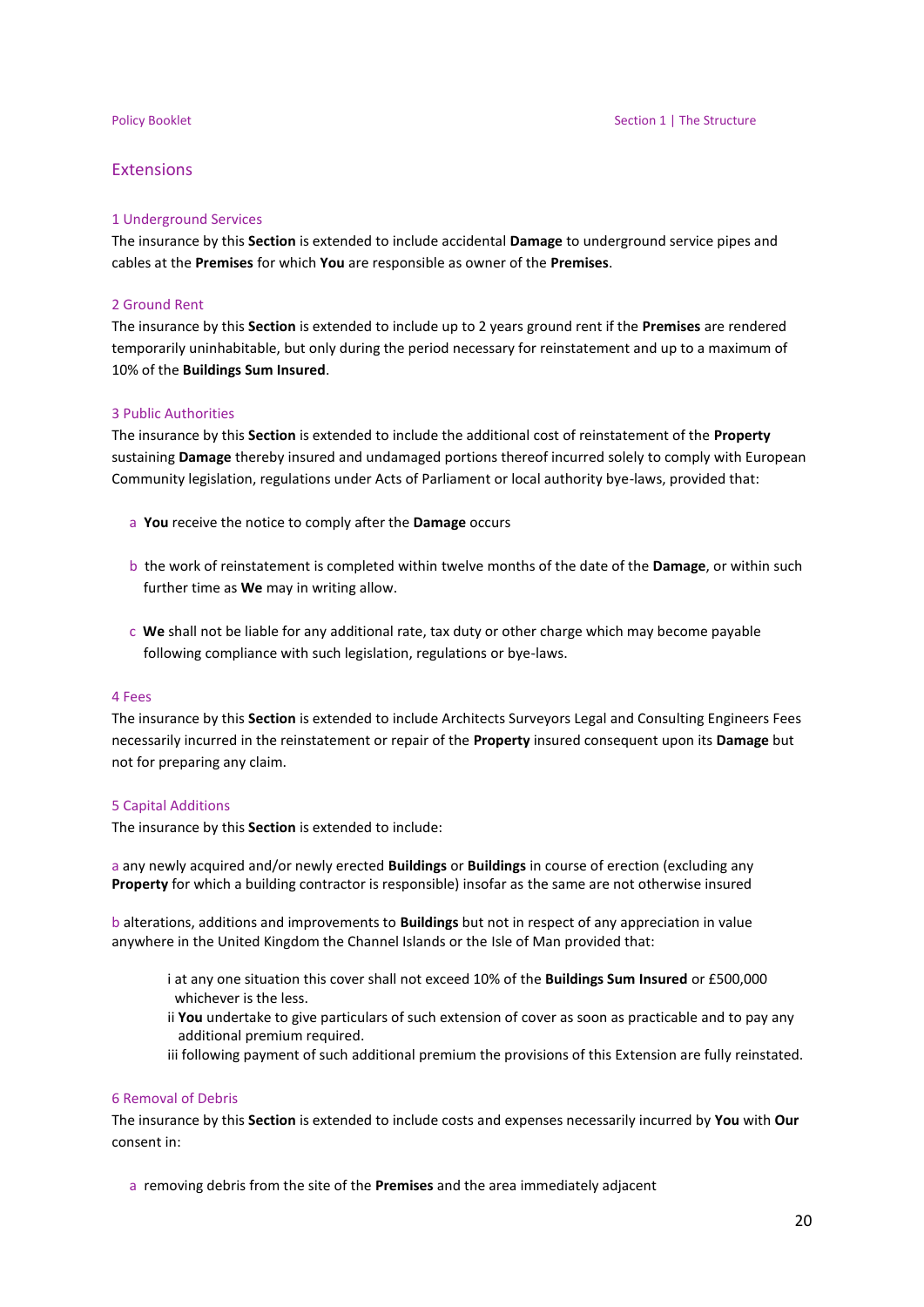b dismantling and/or demolishing shoring up or propping of the portion or portions of the **Property** sustaining **Damage** by any of the **Contingencies**.

**We** will not pay for any costs or expenses:

- i incurred in removing debris except from the site of such **Property** sustaining **Damage** and the area immediately adjacent to such site.
- ii arising from pollution or contamination of **Property** not insured by this **Section**.

#### 7 **Damage** by Emergency Services

The insurance by this **Section** is extended to include the cost of restoring any **Damage** caused to gardens by the Emergency Services in attending the **Premises** as a result of the operation of any Contingency insured under this **Section** up to a maximum of £25,000 any one claim.

#### 8 Contracting Purchaser's Interest

If at the time of **Damage You** have contracted to sell **Your** interest in any **Building** insured by this **Section** and the purchase shall not have been but shall be thereafter completed .The purchaser on completion of the purchase (if and so far as the **Property** is not otherwise insured against such **Damage** by them or on their behalf) shall be entitled to benefit under this **Section** without prejudice to **Your** and **Our** rights and liabilities until completion.

#### 9 Trace and Access

In the event of **Damage** by **Contingencies** 6 or 10 the insurance by this **Section** extends to include costs necessarily and reasonably incurred in locating the source of the **Damage** to effect repairs and the costs of making good up to a limit of £1,000 any one claim.

#### 10 Subrogation Waiver

In the event of a claim arising under **Section** 1, **We** agree to waive any rights, remedies or relief to which **We** may become entitled by subrogation against:

- a any Company standing in the relation of Parent to Subsidiary (or Subsidiary to Parent) to **You** as defined in the Companies Act current at the time of **Damage.**
- b any Company which is a subsidiary of a Parent Company of which **You** are a subsidiary, in each case within the meaning of the Companies Act current at the time of the **Damage.**
- c any tenant or lessee of the **Buildings** insured provided that **Damage** has not been caused by the criminal fraudulent or malicious act of the tenant or lessee.

#### 11 Non-Invalidation

This insurance will not be invalidated by any act or omission or by any alteration whereby the risk of **Damage** is increased unknown to **You** or beyond **Your** control provided that **You** immediately give notice to **Us** as soon as **You** become aware of the above and pay an additional premium if required.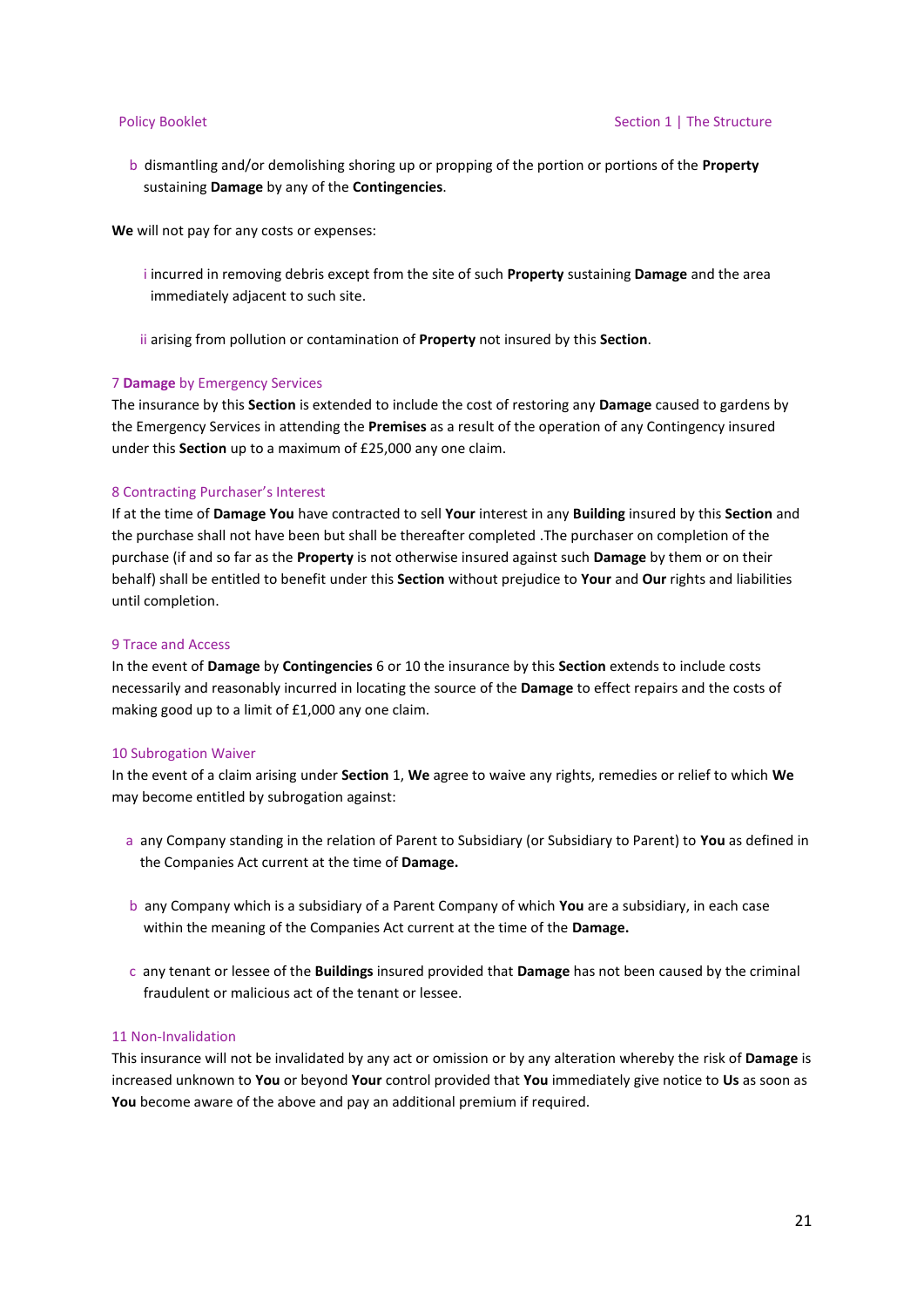### 12 Workmen

Workmen are allowed on the **Premises** for the purpose of making minor structural and other alterations from time to time without prejudice to this insurance.

#### 13 Mortgage

The act or neglect of any mortgagor, leaseholder, lessee or occupier of any **Building** insured by this **Policy** whereby the risk is increased without the authority or knowledge of any mortgagee, freeholder or lessor will not prejudice the interest of the latter parties in this insurance provided they notify **Us** immediately on becoming aware of such increased risk and pay an additional premium if required.

#### 14 Clearing of Drains

The insurance by this **Section** is extended to cover expenses necessarily incurred in clearing, cleaning and/or repairing drains, gutters, sewers and the like in consequence of **Damage** caused by any of the **Contingencies** insured occurring on **Your** own **Premises**.

#### 15 Fire Extinguishment Expenses

The insurance by this **Section** is extended to include costs reasonably and necessarily incurred with **Our** consent in refilling fire extinguishing appliances, replacing used sprinkler heads and refilling sprinkler tanks following **Damage** provided that **Our** liability under this extension shall not exceed £5,000 for any one claim.

#### 16 Metered Water and Heating Oil

The insurance by this **Section** is extended to include the cost of metered water and heating oil following **Damage** provided that **Our** liability under this extension shall not exceed £5,000 in any **Period of Insurance**.

#### 17 Unauthorised Use of Electricity Gas or Water

The insurance by this **Section** extends to include the cost of metered electricity gas or water for which **You** are legally responsible arising from its unauthorised use by persons taking possession or occupying **Your Premises** without **Your** consent. Provided that **Our** liability in respect of this extension shall not exceed £10,000 for any one claim and **You** shall take all practical steps to terminate such unauthorised use immediately **You** become aware of it.

#### 18 Theft and Malicious **Damage** by Tenants

The insurance by Sections 1 and 2 is extended to include **Damage** as defined under **Contingencies** 4 and 8 of **Section** 1 and **Contingencies** 4 and 8 of **Section** 2 by tenants and other persons lawfully on **Your Premises** and which cannot be recovered from any security deposit lodged by the tenant.

**Our** liability under this extension shall not exceed £5,000 in any **Period of Insurance**.

#### **Exclusions**

This **Section** does not cover:

1 **Property** more specifically insured by **You** or on **Your** behalf.

2 **Damage** to any particular piece of plant or fittings of the electrical installation or appliances by self-ignition, short circuit, Excessive pressure, self-heating or leakage of electricity unless more specifically insured under the **Policy Extensions.**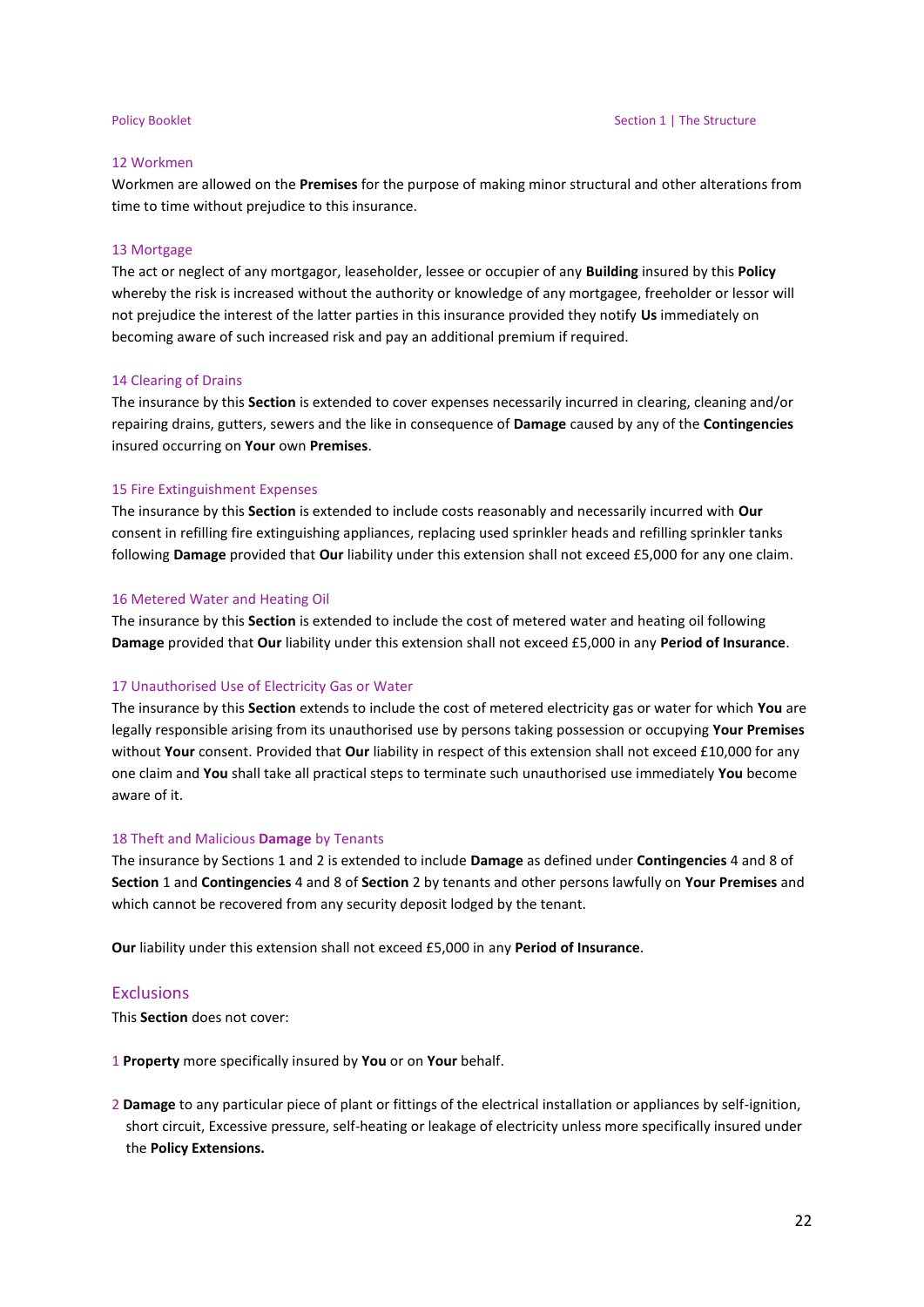#### Policy Booklet **Section 1** | The Structure

3 If at the time of the **Damage** any **Buildin**gs which are awaiting refurbishment, redevelopment or renovation **We** shall not be liable for any costs that would have been incurred by the Insured in the absence of such **Damage**.

4 any loss **Damage** or liability arising out of the activities of any contractor.

### **Special Conditions**

#### 1 **Index Linking**

The **Sum Insured** by each item of **Section** 1 of the **Schedule** is subject to **Index Linking**.

#### 2 Limit of Liability

The maximum amount payable in respect of any item insured under this **Section** is the **Sum Insured** stated in the **Schedule** for each item plus **Index Linking**.

#### 3 Basis of Claims Settlement

The Basis of Settlement for each and every Item under this **Section** shall be on a **Reinstatement Basis**.

#### 4 Designation

For the purpose of determining where necessary the heading under which **Property** is insured, **We** agree to accept the designation under which such **Property** has been entered in **Your** books.

### 5 Automatic Reinstatement of **Sum Insured**

Unless there is written notice by **Us** to the contrary in the event of **Damage** under this **Section**. **We** shall automatically reinstate the **Sum Insured** provided that **You** undertake to pay the appropriate additional premium.

#### 6 **Excess**

**We** shall not be liable for the amount of the **Excess** stated in the **Schedule** for each and every claim in respect of all **Contingencies**.

#### 7 Flat Roof Condition

Any flat portion of the roof is to inspected once every 5 years by a competent roofing contractor and any recommendations implemented.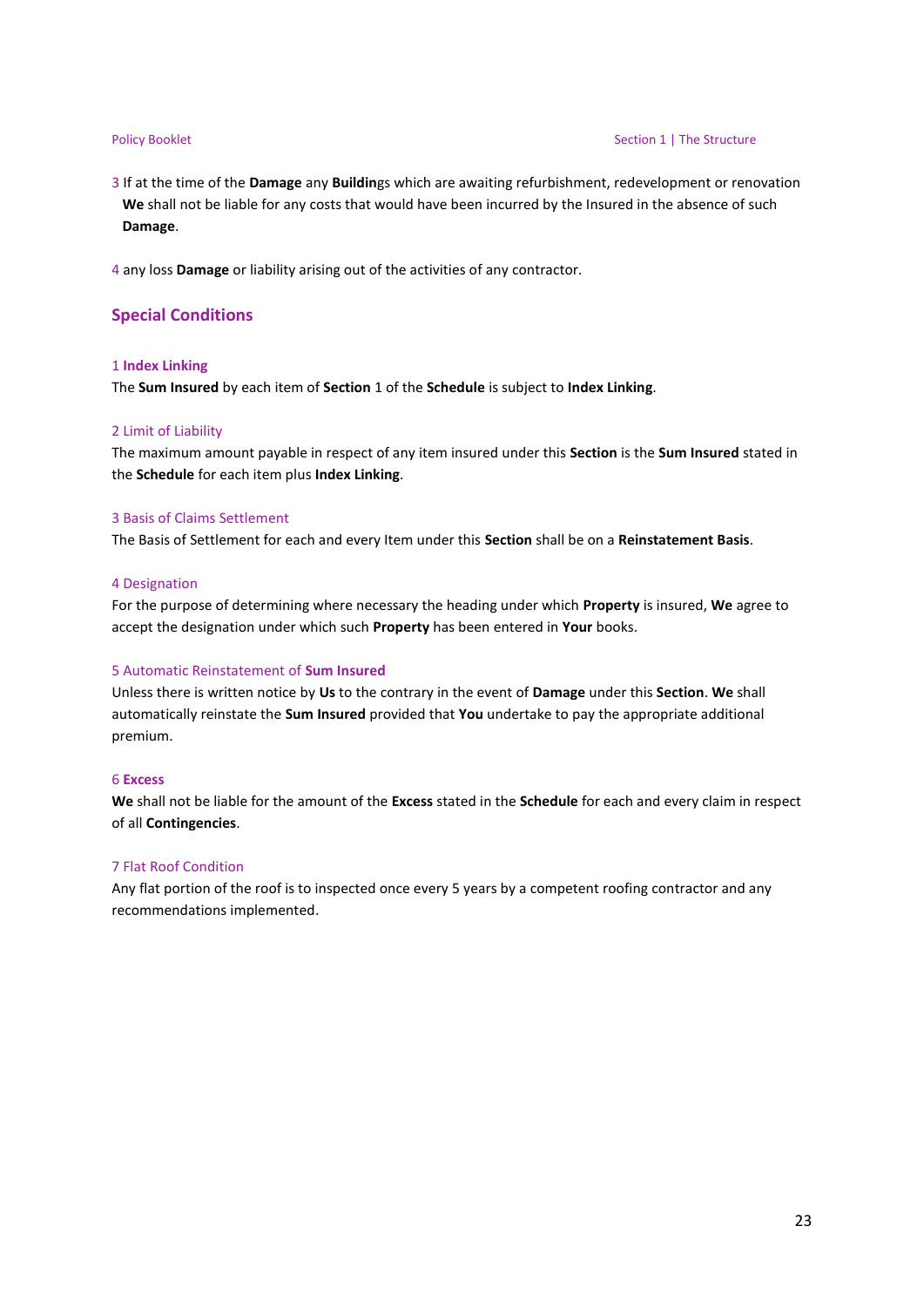## Section 2 | Landlords Contents

### Definitions

#### Landlords Contents

Fixtures and fittings (not forming a permanent part of the structure) furniture, furnishings, utensils and domestic appliances belonging to **You** or for which **You** are responsible as Landlord excluding:

- a bills of exchange, promissory notes, money, securities, stamps, deeds, bonds or documents of any description.
- b Business books, plans, specifications, designs and computer records.
- c jewellery, watches, furs, precious metals, precious stones or articles made from them.
- d curios, works of art, antiques, sculptures or rare books.
- e **Property** more specifically insured.

#### Contents of Common Parts

**Landlords Contents** in the common parts of the buildings to which all tenants have access.

#### Cover

**We** will Indemnify **You** in the event of **Damage** to the **Landlords Contents** and/or Contents of Common Parts insured at the **Premises** caused by any of the following **Contingencies**:

#### **Contingencies**

#### 1 Fire, Lightning and Earthquake

#### 2 Explosion but excluding **Damage**:

- a caused by or consisting of the bursting by steam pressure of a boiler, economiser, or other vessel, machine or apparatus in which internal pressure is due to steam only and belonging to **You** or under **Your** control unless used for domestic purposes only.
- b in respect of and originating in any machinery or apparatus, or its contents, belonging to **You** or under **Your** control which requires to be examined to comply with any Statutory Regulations unless such vessel machinery or apparatus is the subject of a **Policy** or other contract providing the required inspection service.

3 Aircraft or other aerial devices or articles dropped from them.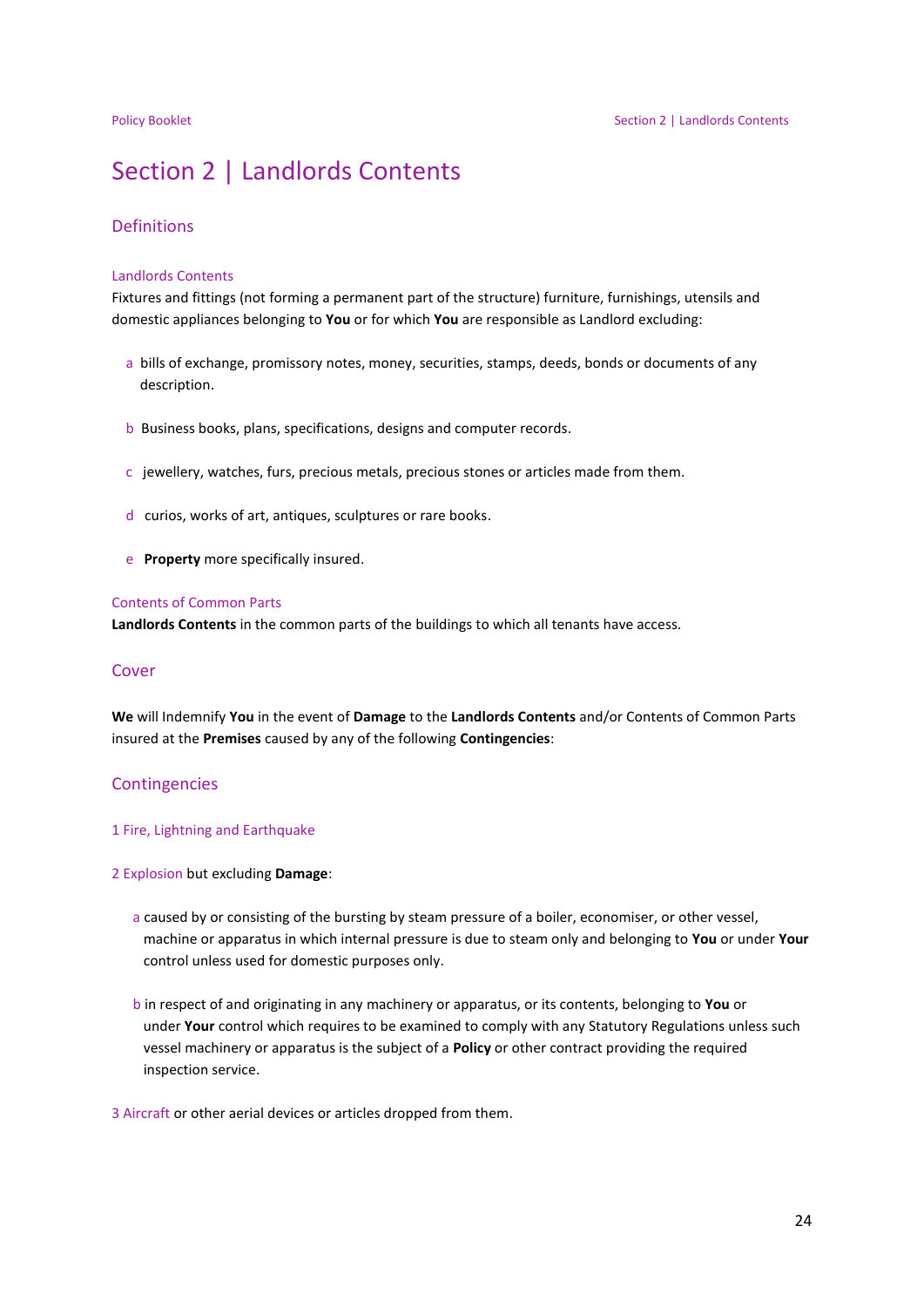- 4 Riot, Civil Commotion, Strikes, Labour Disturbances or Malicious Persons excluding **Damage**:
	- a occurring in Northern Ireland.
	- b to **Property** in any portion of the **Premises** which is **Vacant** or **Disused.**
	- c to **Property** in the open.
	- d caused by **Your** employees lawfully on **Your Premises.**
- 5 Storm or Flood but excluding **Damage**:
	- a resulting from frost, subsidence, ground heave or landslip.
	- b to **Property** in the open.
	- c attributable solely to change in the water table level.

6 Escape of Water from any tank apparatus pipe or sprinkler apparatus but excluding **Damage** to **Property** in any portion of the **Premises** which is **Vacant** or **Disused.**

- 7 Impact by any vehicle train or animal
- 8 Theft or attempted Theft but excluding:
	- a theft from any garden, yard or open space and any outbuilding detached from the main building.
	- b **Damage** to **Property** in any portion of the **Premises** which is **Vacant** or **Disused.**
	- c caused by **Your** Employees or persons lawfully on **Your Premises.**
- 9 Breakage or collapse of television or radio aerials, aerial fittings, masts, satellite dishes or falling trees but excluding **Damage**:
	- a by lopping pruning or felling of trees.
	- b to **Property** in the open.

10 Leakage of fuel from any fixed oil heating installation but excluding **Damage** to **Property** in any portion of the **Premises** which is **Vacant** or **Disused.**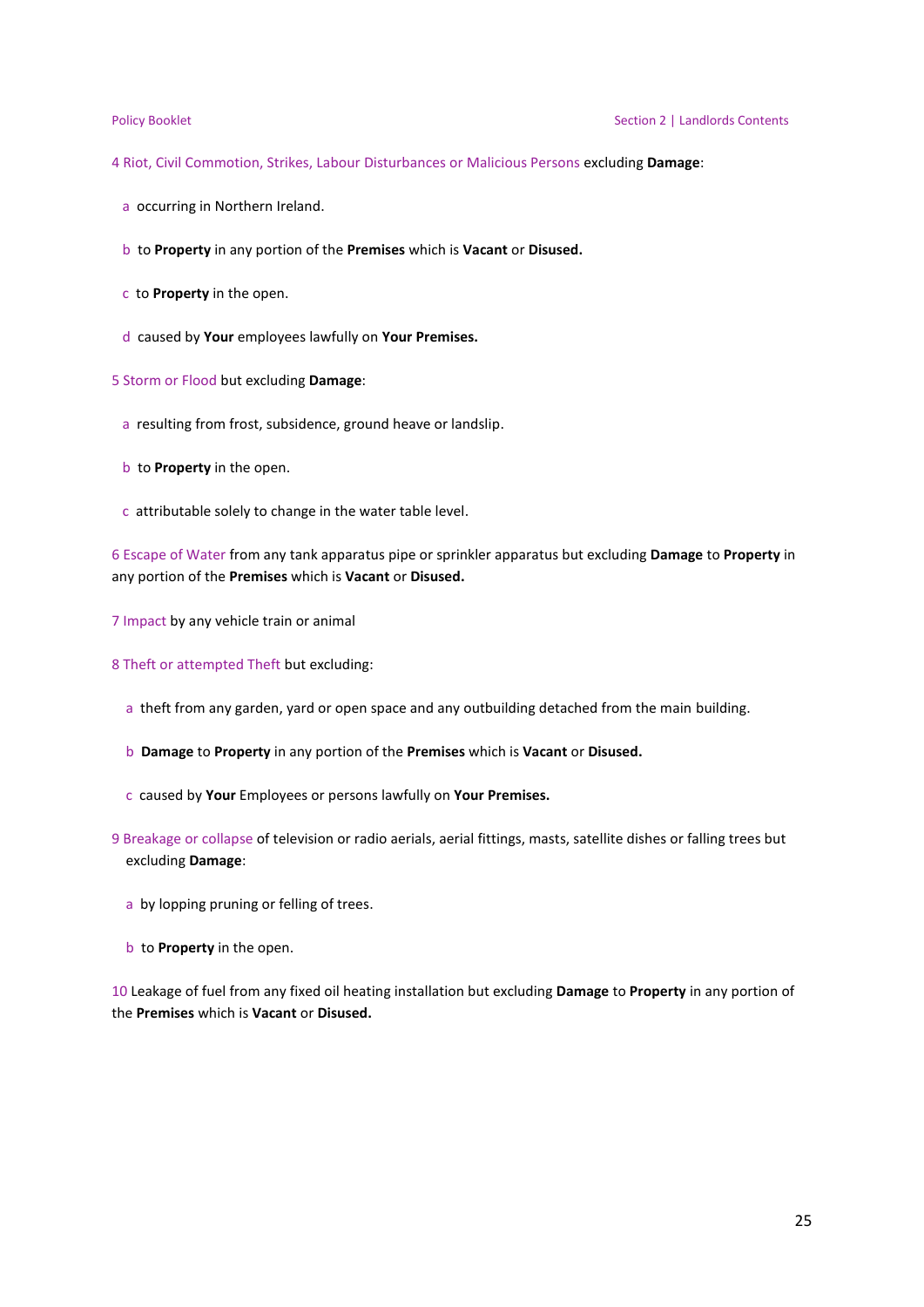#### 11 Any Accidental **Damage**

Any Other Accidental **Damage** but excluding:

a **Damage** caused by or resulting from:

i Wear and tear, the action of light or atmosphere, moths, vermin or insects.

ii any process of cleaning, dyeing, restoring, adjusting or repairing.

iii corrosion, dampness, dryness, wet or dry rot, marring, scratching, bruising or deterioration.

- iv subsidence or ground heave of any part of the site on which the **Property** stands, or landslip.
- v **Damage** caused by domestic pets.
- b **Damage** to the **Property** insured caused by or consisting of:
	- i inherent vice, latent defect, gradual deterioration, wear and tear, frost, change in water table level , its own faulty or defective design or materials.
	- ii faulty or defective workmanship, operational error or omission on **Your** part or any of **Your** Employees

but this shall not exclude subsequent **Damage** which results from a cause not otherwise excluded.

- c **Damage** to any machine or apparatus arising from mechanical, electrical or electronic breakdown or derangement or from adjustment, maintenance or repair unless more specifically insured under the **Policy Extensions**.
- d **Damage** specifically excluded in the:
	- i **Contingencies** 1-10 in **Section** 2. ii Exclusions to **Section** 2. iii General Exclusions.
	-
- e normal maintenance or repair.
- f erasure or distortion of information on computer systems or other records.
- g **Damage** by confiscation or detention by Customs or other officials or authorities.
- h **Damage** following dishonesty or fraudulent action by **Your** employees or any person lawfully on the **Premises.**
- I the amount of the **Excess** stated in the **Schedule** for each and every claim.

#### 12 Subsidence, Ground Heave, Landslip

Subsidence or Ground Heave of any part of the site on which the **Property** stands or Landslip excluding:

 a **Damage** to yards, car parks, roads, pavements, swimming pools, walls gates, and fences unless also affecting a building insured hereby.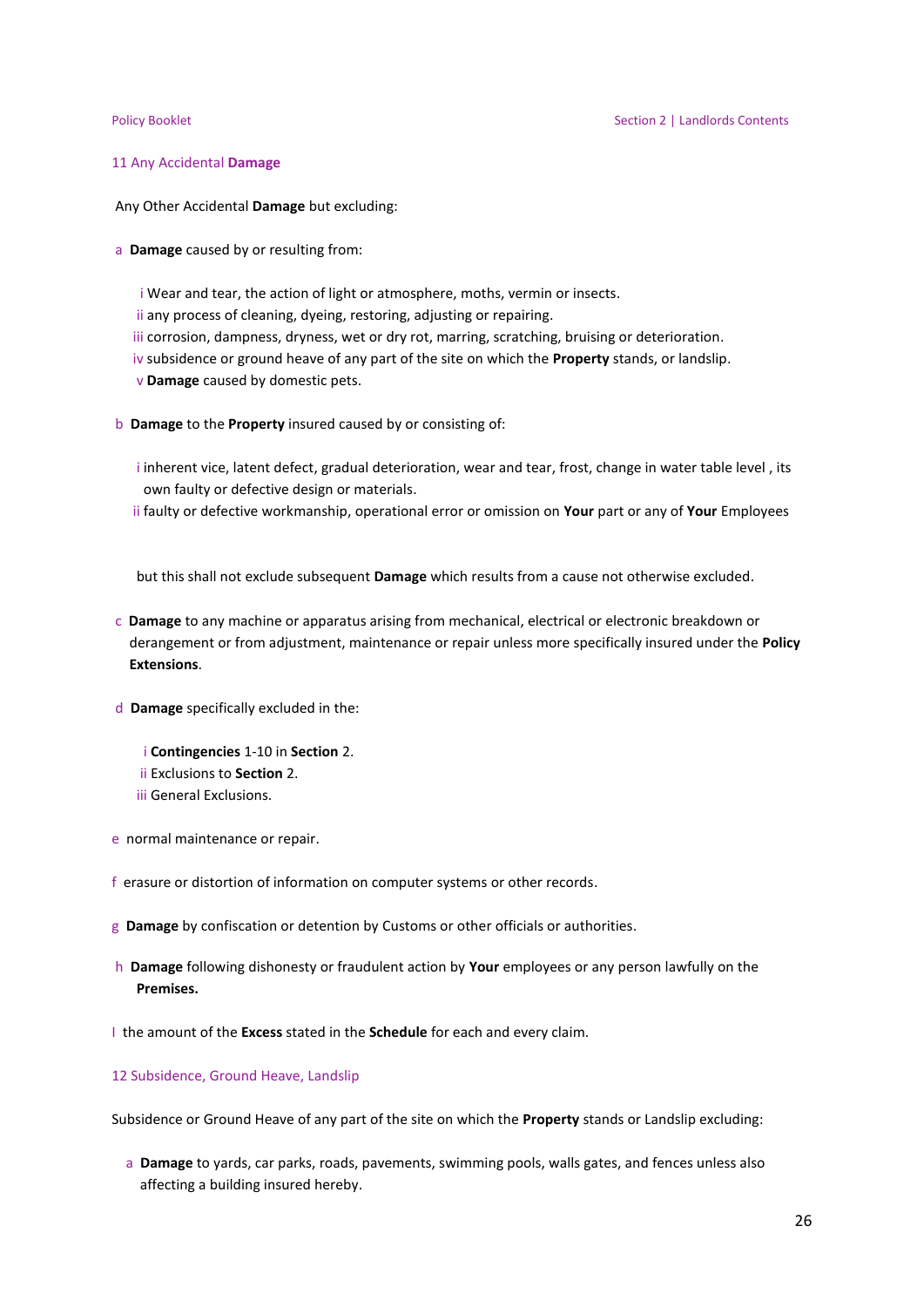- b **Damage** caused by or consisting of:
	- i for loss or **Damage** to domestic fixed fuel-oil tanks, swimming pools, tennis courts, drives, patios and terraces, walls, gates and fences unless the private dwelling is also affected at the same time by the same event.
	- Ii for loss or **Damage** to solid floors unless the walls of the private dwelling are Damaged at the same time by the same event.
	- Iii for loss or **Damage** caused by faulty or unsuitable materials or design or poor workmanship.
	- Iv for loss or **Damage** which compensation has been provided for or would have been but for the existence of this contract of insurance under any contract or a guarantee or by law.
	- V for loss or **Damage** caused by coastal or river bank erosion.
	- Vi for loss or **Damage** whilst the buildings are undergoing any structural repairs, alterations, extensions or demolition.
	- Vii for loss or **Damage** caused by normal Settlement and / or any general deterioration of the building.
	- Viii loss or **Damage** caused by the action of chemicals on, or the reaction of chemicals with, any materials which form part of the buildings.
- c **Damage** which originated prior to the inception of this cover.
- d **Damage** resulting from:
	- i demolition, construction, structural alteration or repair of any **Property**, or ii groundworks or excavation at the same **Premises.**
- e the amount of the **Excess** stated in the **Schedule** for each and every claim.

#### Extensions

#### 1 Temporary Removal

The insurance by this **Section** is extended to include Contents of Common Parts whilst temporarily removed from or in transit to or from the **Premises** for cleaning renovation repair or similar purposes but remaining in the United Kingdom, the Republic of Ireland, the Channel Islands or the Isle of Man but excluding:

- a any amount exceeding 10% of the **Sum Insured** stated in the **Schedule** in respect of Contents of Common Parts.
- b **Property** otherwise insured.

#### 2 Replacement Locks

The insurance by this **Section** is extended to include the cost of changing the safe and external door locks at the **Premises** up to a limit of £1,000 following loss of keys:

- a by Theft from **Your Premises** or **Your** home or that of **Your** authorised employee.
- b by Robbery as insured herein whilst such keys are in **Your** personal custody or that of **Your** authorised employee excluding the first £25 of each and every claim.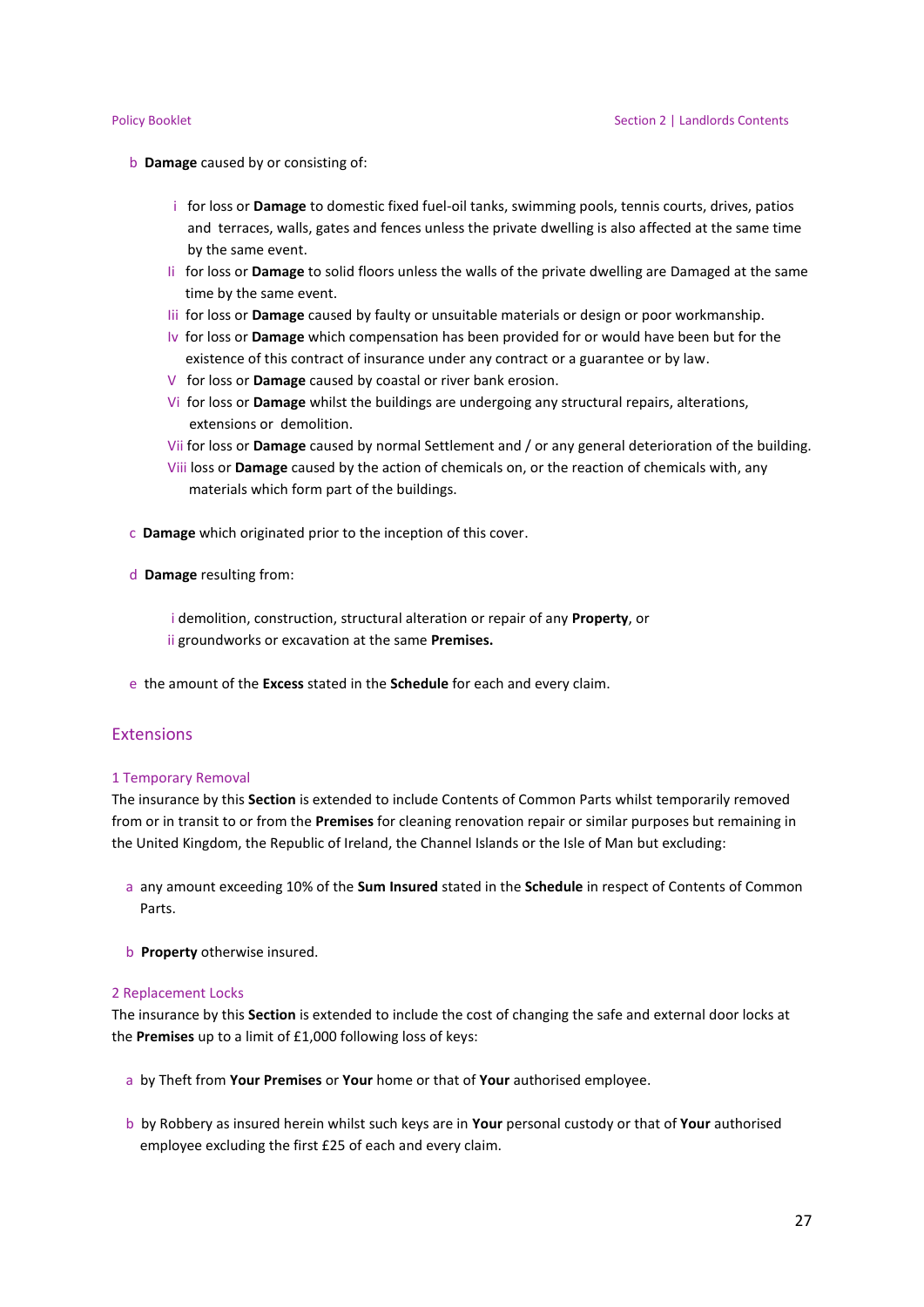#### 3 Removal of Debris of Tenants' Contents

The insurance by this **Section** is extended to include irrecoverable costs and expenses necessarily incurred by **You** with **Our** consent in removing from the **Premises** the debris of Contents (not being **Your Property**) sustaining **Damage** by any of the **Contingencies** insured up to a limit of £25,000 any one **Premises**.

**We** will not pay for any costs or expenses:

- a incurred in removing debris except from the site of such **Property** sustaining **Damage** and the area immediately adjacent to such site.
- b arising from pollution or contamination of **Property** not insured by this **Section**.

#### 4 Loss of Oil and Metered Water

The insurance by this **Section** is extended to include the loss of oil or metered water contained in a fixed installation at the **Premises** following **Damage** up to a limit of £5,000 in any one **Period of Insurance**.

#### 5 Household Removals

The Insurance by this **Section** is extended to include the loss of or **Damage** to Contents while being moved by professional furniture removers from the **Premises** to another address (including temporary storage in a furniture depository for up to 7 consecutive days) in the British Isles.

#### 6 Contents in Open

The Insurance by this **Section** is extended to include loss of or **Damage** to Contents happening in the open on land belonging to the **Premises**.

**We** shall not be liable for more than £250 for any one incident.

#### 7 Theft and Malicious **Damage** by Tenants.

The insurance by Sections 1 and 2 is extended to include **Damage** as defined under **Contingencies** 4 and 8 of **Section** 1 and **Contingencies** 4 and 8 of **Section** 2 by tenants and other persons lawfully on **Your Premises** and which cannot be recovered from any security deposit lodged by the tenant.

**Our** liability under this extension shall not exceed £5,000 in any **Period of Insurance**.

### **Exclusions**

This **Section** does not cover:

1 **Property** more specifically insured by **You** or on **Your** behalf.

2 **Damage** due to cessation of work or by confiscation or detention by customs or other officials or authorities.

3 **Damage** to any particular piece of plant or fittings of the electrical installation or appliances by self-ignition, short circuit, Excessive pressure, self-heating or leakage of electricity unless more specifically insured under the **Policy Extensions**.

4 **Damage** to any electrical sign or its installation.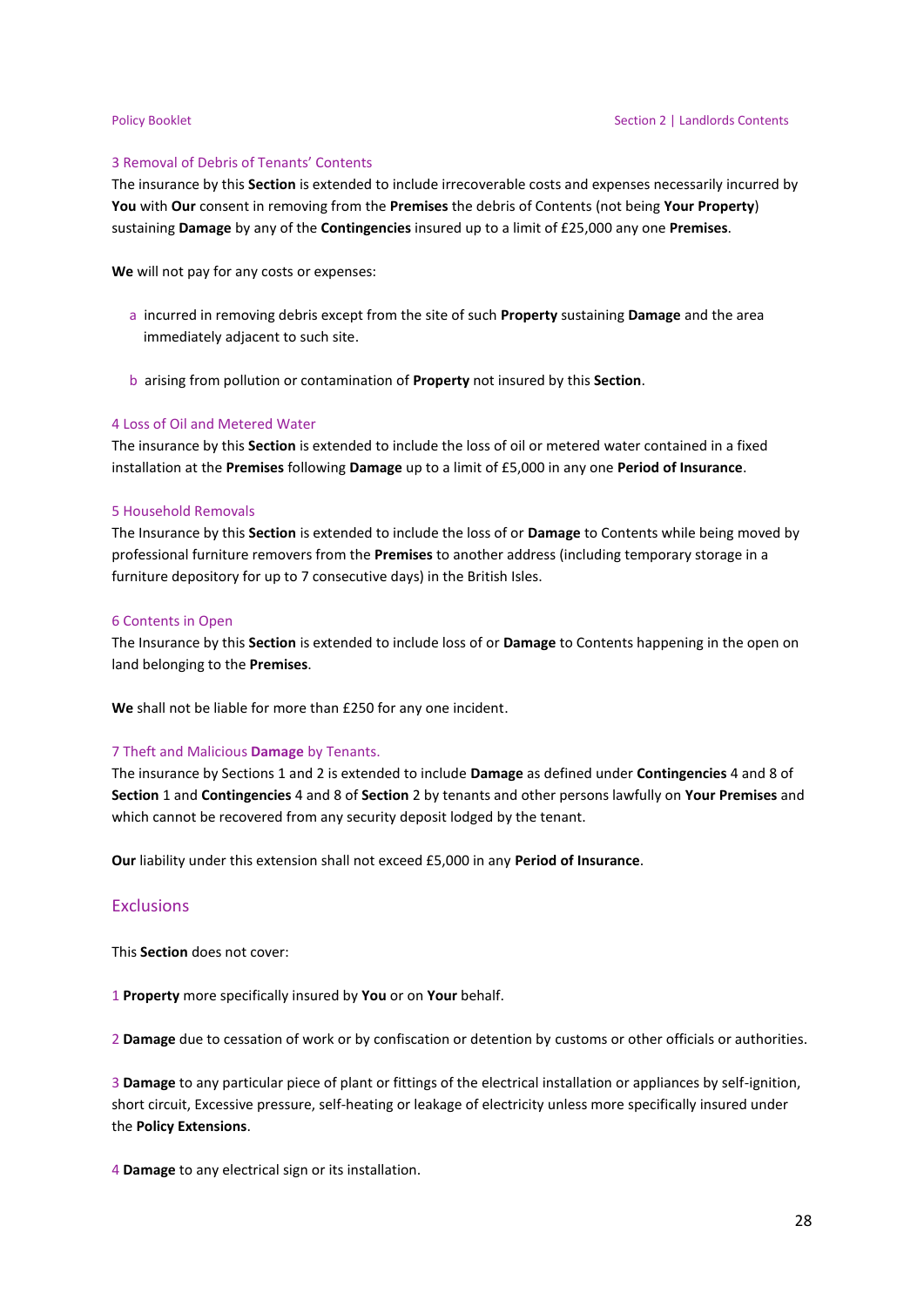### **Special Conditions**

### 1 **Index Linking.**

The **Sums Insured** by this **Section** are subject to **Index Linking**.

#### 2 Limit of Liability

The maximum amount payable in respect of any Item insured under this **Section** is the **Sum Insured** stated in the **Schedule** for each item plus **Index Linking**.

The value of any one article shall not exceed £1,000.

#### 3 Basis of Claims Settlement.

The Basis of Settlement for each and every Item under this **Section** shall be on a **Reinstatement Basis**.

#### 4 Automatic Reinstatement of **Sum Insured.**

**We** shall in the event of **Damage** under this **Section** automatically reinstate the **Sum Insured** unless there is written notice by **Us** to the contrary provided that:

- a **You** undertake to pay the appropriate additional premium
- b **You** shall take immediate steps to carry out any alterations to the protections of the **Premises** which **We** may require.

### 5 **Excess**

**We** shall not be liable for the amount of the **Excess** stated in the **Schedule** for each and every claim in respect of all **Contingencies.**

#### 6 Flat Roof Condition

Any flat portion of the roof is to inspected once every 5 years by a competent roofing contractor and any recommendations implemented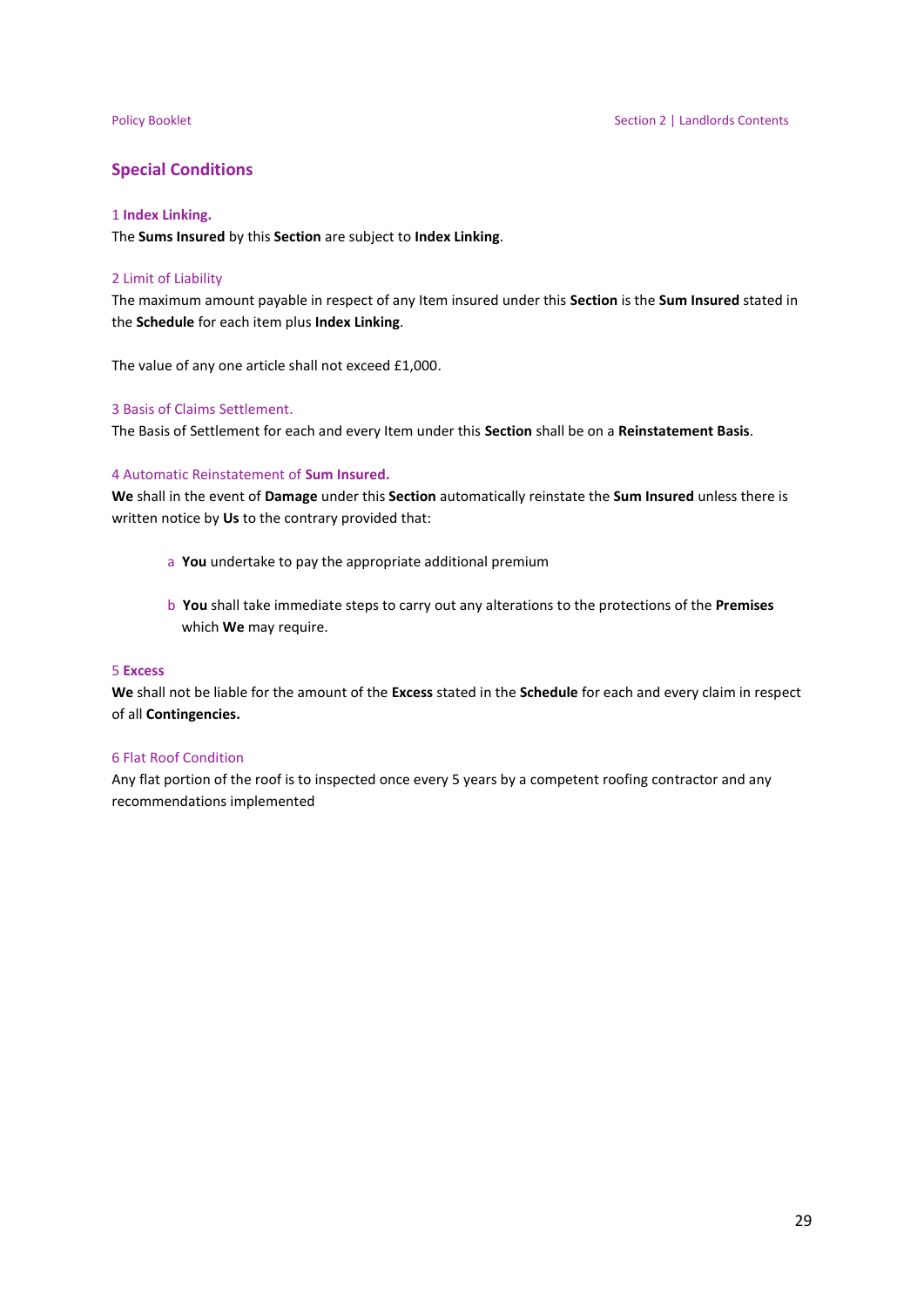## Section 3 | Property Owners Liability

#### Legal Liability to the Public

This **Section** applies only if the **Schedule** shows that either the buildings are insured under **Section** one or the contents are insured under **section** two of this contract of insurance

#### Part A

Part A of this **Section** applies in the following way:

- if the buildings only are insured, **Your** legal liability as owner only but not as occupier is covered under Part A(i) below.
- if the buildings and contents are insured, **Your** legal liability as owner or occupier is covered under Part A(i) and Part A(ii) below.

### What is covered

**We** will pay for **Your** legal liability

i as owner or occupier up to the limits stated in the **Schedule** for any amounts **You** become legally liable to pay as Damages for bodily **Injury** and / or **Damage** to **Property** caused by an accident happening at the **Premises** during the **Period of Insurance**.

#### What is not covered

#### a for bodily **Injury** to

• **You**

- any other permanent member of the home unless a signed lease agreement is in force.
- any person who at the time of sustaining such **Injury** is engaged in **Your** service.
- b for bodily **Injury** arising directly or indirectly from any communicable disease or condition.
- c arising out of any criminal or violent act to another person or **Property**.
- d arising directly or indirectly out of any profession, occupation, **Business** or employment.
- e which **You** have assumed under contract and which would not otherwise have attached.

f arising out of **Your** ownership, possession or use of:

i any motorised or horse drawn vehicle other than domestic gardening equipment used within the **Premises**.

ii any power-operated lift.

iii any aircraft or watercraft other than manually operated rowing boats, punts or canoes.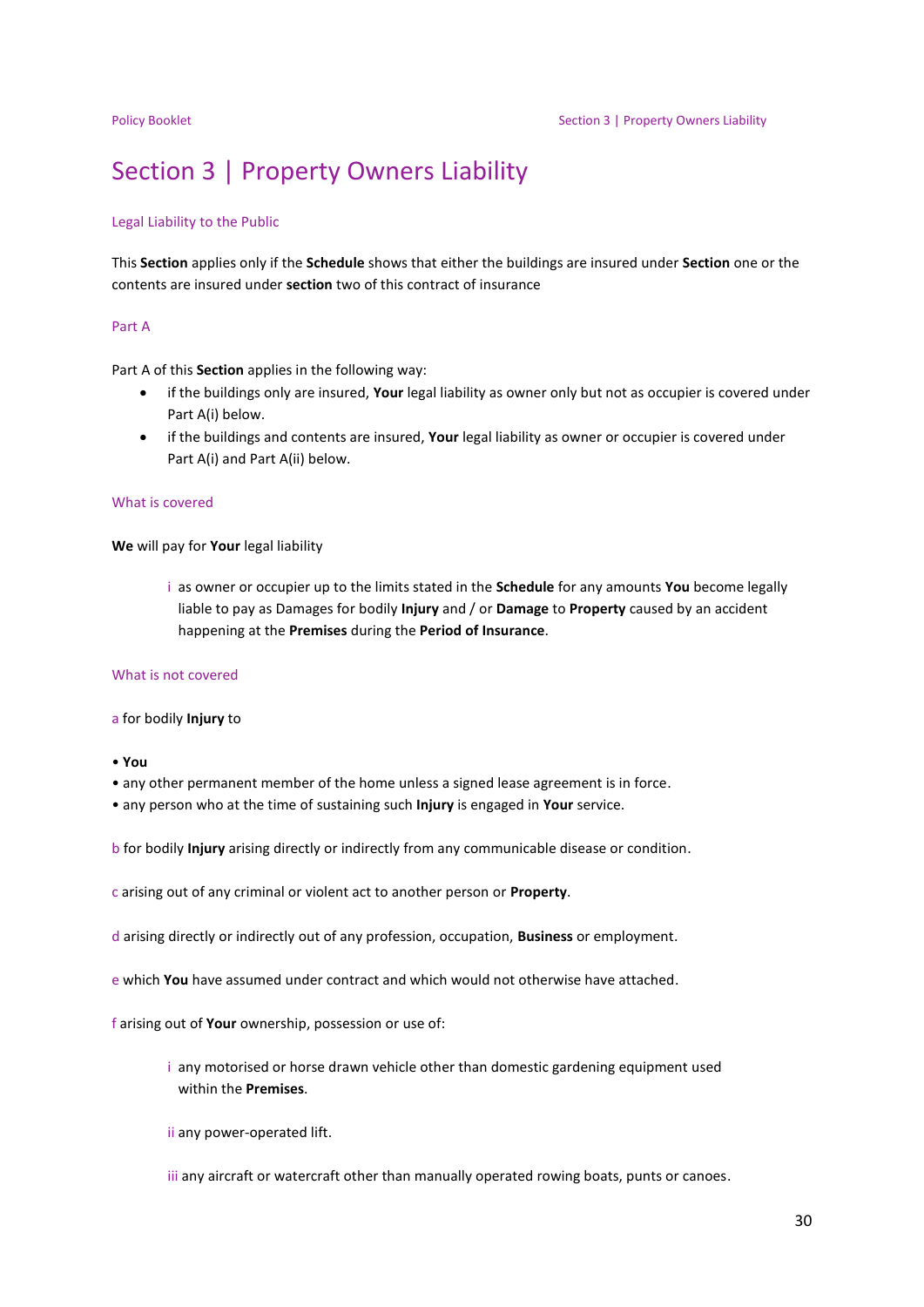iv any animal other than cats, horses, or dogs which are not designated as dangerous under the Dangerous Dogs Act 1991.

g in respect of any kind of pollution and/or contamination other than:

• caused by a sudden, identified, unexpected and unforeseen accident which happens in its entirety at a specific moment of time during the **Period of Insurance** at the **Premises** named in the **Schedule**; and reported to **Us** not later than 30 days from the end of the **Period of Insurance**;

• in which case all such pollution and/or contamination arising out of such accident shall be deemed to have happened at the time of such accident.

h arising out of **Your** ownership, occupation, possession or use of any land or building that is not within the **Premises**.

i if **You** are entitled to indemnity under any other insurance, including but not limited to any horse or travel insurance, until such insurance(s) is exhausted

#### Part B

### What is covered

**We** will pay for any amount **You** become legally liable to pay under **Section** 3 of the Defective **Premises** Act 1972 or Article 5 of the Defective **Premises** (Northern Ireland) Order 1975 in connection with any home previously owned and occupied by **You**.

#### What is not covered

**We** will not pay for any liability if **You** are entitled to payment under any other insurance for the cost of repairing any fault or alleged fault.

#### Applicable to Part A & B of Section 3

### Limit of insurance

**We** will not pay in respect of pollution and/or contamination:

more than GBP 2,000,000 in all In respect of other liability covered under this **Section**:

More than GBP 2,000,000 for any one accident or series of accidents arising out of any one event, plus the costs and expenses which **We** have agreed in writing.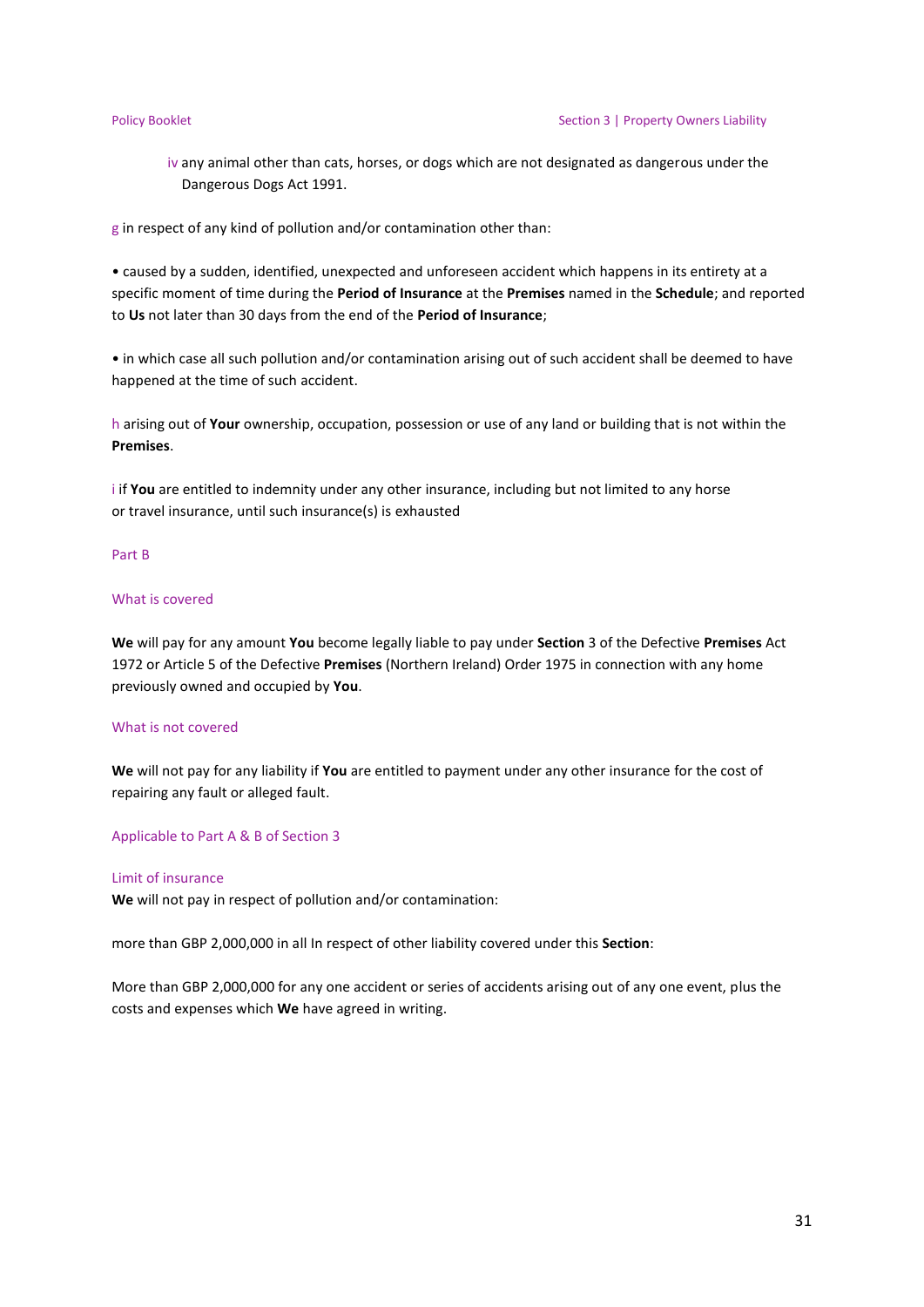## Section 4 | Rent Receivable

### Definitions

#### Indemnity Period

The period beginning with the occurrence of the **Damage** and not exceeding 20% of the Buildings **Sum Insured** as stated in the **Schedule** during which the **Rent Receivable** is affected as a result of the **Damage**.

#### Rent Receivable

The money including service charges paid or payable to **You** from the letting of **Premises** specified in the **Schedule**.

#### Additional Expenditure

The additional expenditure necessarily and reasonably incurred with **Our** consent.

#### Outstanding Debit Balances

The money owed to You by Your customers at the date of the Damage taking into account:

a bad debts

b debit and credit amounts owed and not passed through the books during the period between the last record and the date of the **Damage**

c abnormal trading conditions affecting the **Business**

d **Your** last record of amounts owed by customers.

#### Cover

#### 1 Loss of Rent

If any **Property** owned by **You** or for which **You** are responsible sustains **Damage**, for which liability has been admitted under Sections 1 or 2, causing an interruption of the **Business** which results in loss of **Rent Receivable**. **We** will indemnify **You** for the:

- a amount by which the **Rent Receivable** during the **Indemnity Period**, as a result of **Damage**, falls short of the **Rent Receivable** which would have been received during the **Indemnity Period** had no **Damage** occurred
- b **Additional Expenditure** for the sole purpose of avoiding or diminishing the reduction in **Rent Receivable** during the **Indemnity Period** as a result of the **Damage**, not exceeding the amount of **Rent Receivable** thereby avoided less any sum saved during the **Indemnity Period** in respect of charges or expenses payable out of **Rent Receivable** which cease or are reduced as a result of the **Damage** and provided that **Our** liability in respect of each Item on **Rent Receivable** will not exceed 200% of the **Sum Insured**.
- c auditors' or accountants' charges reasonably incurred for producing and certifying details of a claim under this **Section.**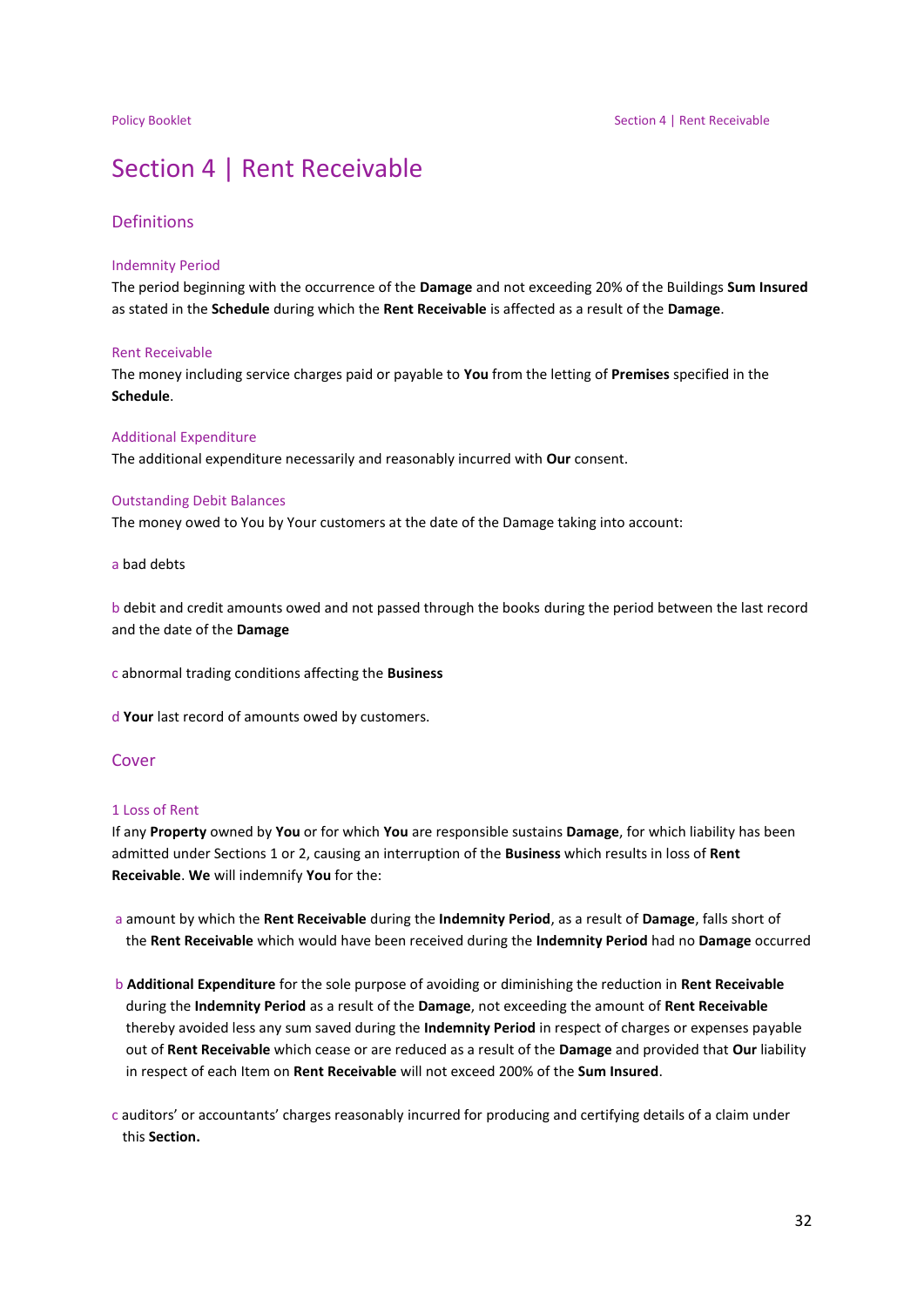#### Extensions

Any loss in respect of **Rent Receivable** as insured by this **Section** is extended to include interruption of the **Business** as a result of:

#### 1 Boiler Explosion

**Damage** resulting from the explosion of any boiler or economiser on the **Premises** belonging to **You** or under **Your** control.

### 2 Prevention of Access

### **Damage to Property:**

a in the vicinity of the **Premises** caused by any of the **Contingencies** insured under **Section** 1 which prevents or hinders use of or access to the **Premises**

b at the **premises** of **Your** managing agents in the United Kingdom, the Channel Islands or the Isle of Man.

#### 3 Alternative Accommodation

In the event of **Damage** to the **Premises** caused by any of the **Contingencies** insured under **Section** 1 resulting in:

a a residential portion of the **Premises** being uninhabitable

or

b access being prevented to a residential portion of the **Premises** this insurance extends to include the reasonable additional cost of similar comparable accommodation incurred by the lessee or owner until the residential portion is habitable or accessible.

The amount payable under this Extension will not exceed the **Sum Insured** shown in the **Schedule** during any one **Period of Insurance**.

#### 4 Loss of Book Debts

If **Your** account books or other **Business** books or records whilst on **Your Premises** or temporarily removed to any **premises** in the United Kingdom, Republic of Ireland, the Isle of Man or the Channel Islands or in transit between them, sustain **Damage** from any of the **Contingencies** insured under **Section** 1 of this **Policy** which results in **Your** inability to trace or establish the **Outstanding Debit Balance**s **We** will pay **You**:

- a the difference between the **Outstanding Debit Balance**s and the total of the amounts received or traced in respect thereof.
- b the **additional expenditure** incurred with **Our** consent in tracing and establishing customers' debit balances after the **Damage**.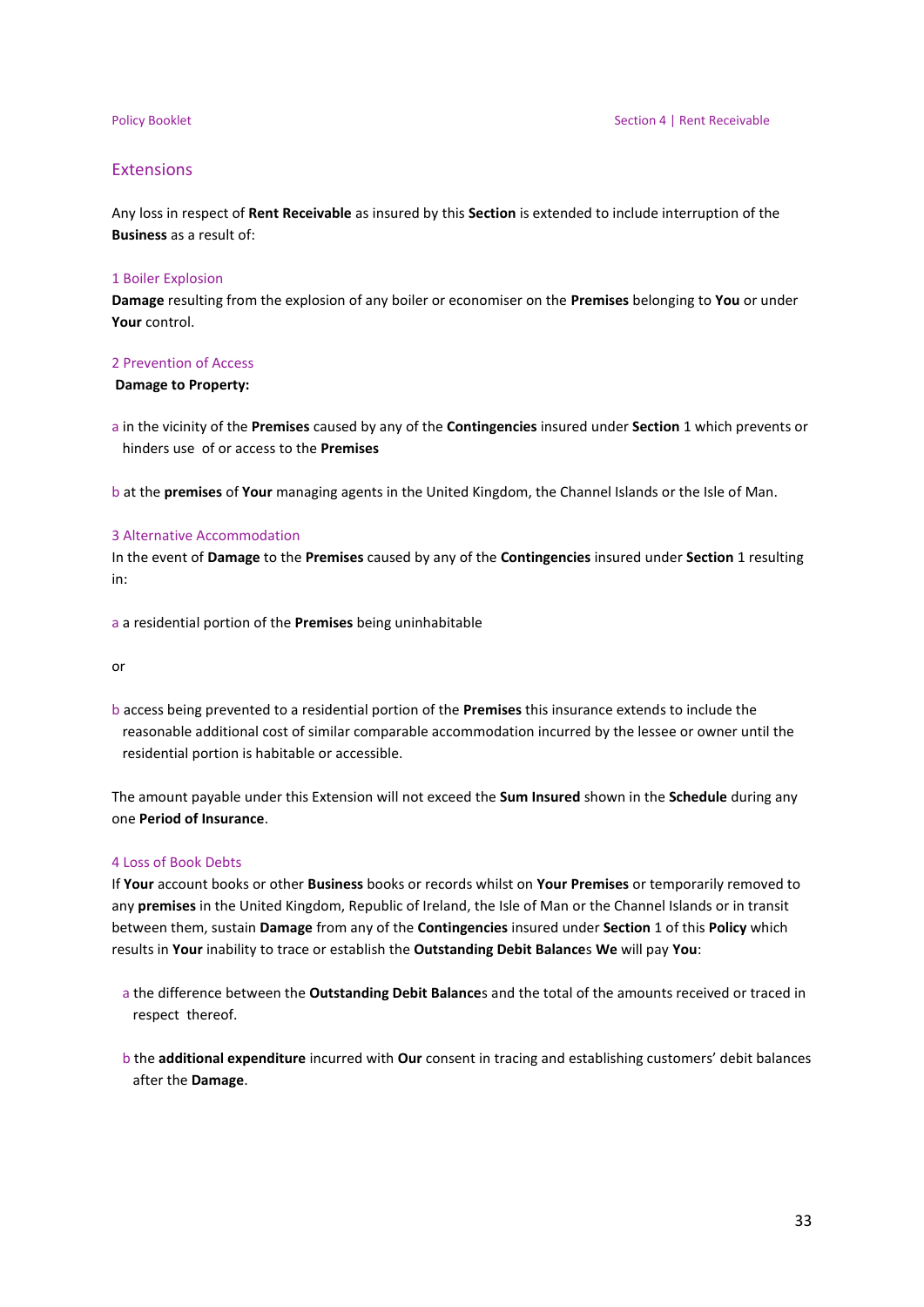c auditors' or accountants' charges reasonably incurred for producing and certifying details of a claim under this **Section**. provided that if the **Sum Insured** stated in the **Schedule** is less than the **Outstanding Debit Balance**s the amount payable shall be proportionately reduced.

This loss of Book Debts Extension does not cover loss as a result of:

i erasure or distortion of information on computer systems or other records:

- a due to the presence of a magnetic flux or whilst mounted in or on any machine or data processing apparatus unless caused by **Damage** to said machine or apparatus.
- b due to defects in such records

ii deliberate falsification of business records.

iii mislaying or misfiling of tapes and records.

iv the deliberate act of the public supply undertaking in restricting or withholding electricity supply..

v wear and tear and gradual deterioration vermin rust damp or mildew.

vi dishonest or fraudulent acts by any of **Your** employees.

### Special Condition applicable to this Extension

**You** will record the total amount of **Outstanding Debit Balance**s at least once every seven days and keep a copy;

a in a locked, fire-resistant safe or cabinet at the **Premises** or

### b away from the **Premises**

#### 5 Public Utilities

a accidental failure of public supplies of electricity gas or water at the terminal ends of the utilities service feeders to the **Premises** not occasioned by:

i **Your** wilful act or neglect. ii a deliberate act of the supply undertaking unless for the sole purpose of safeguarding life or protecting any part of the supply undertaking system. iii a scheme of rationing unless solely necessitated by accidental **Damage** to the supply undertakings

- generating or supply equipment.
- iv any industrial action or drought.

v any failure of supply lasting for less than thirty minutes

b **Damage** to **Property** at any land based **premises** of the public telecommunications undertaking from which **You** obtain telecommunications services.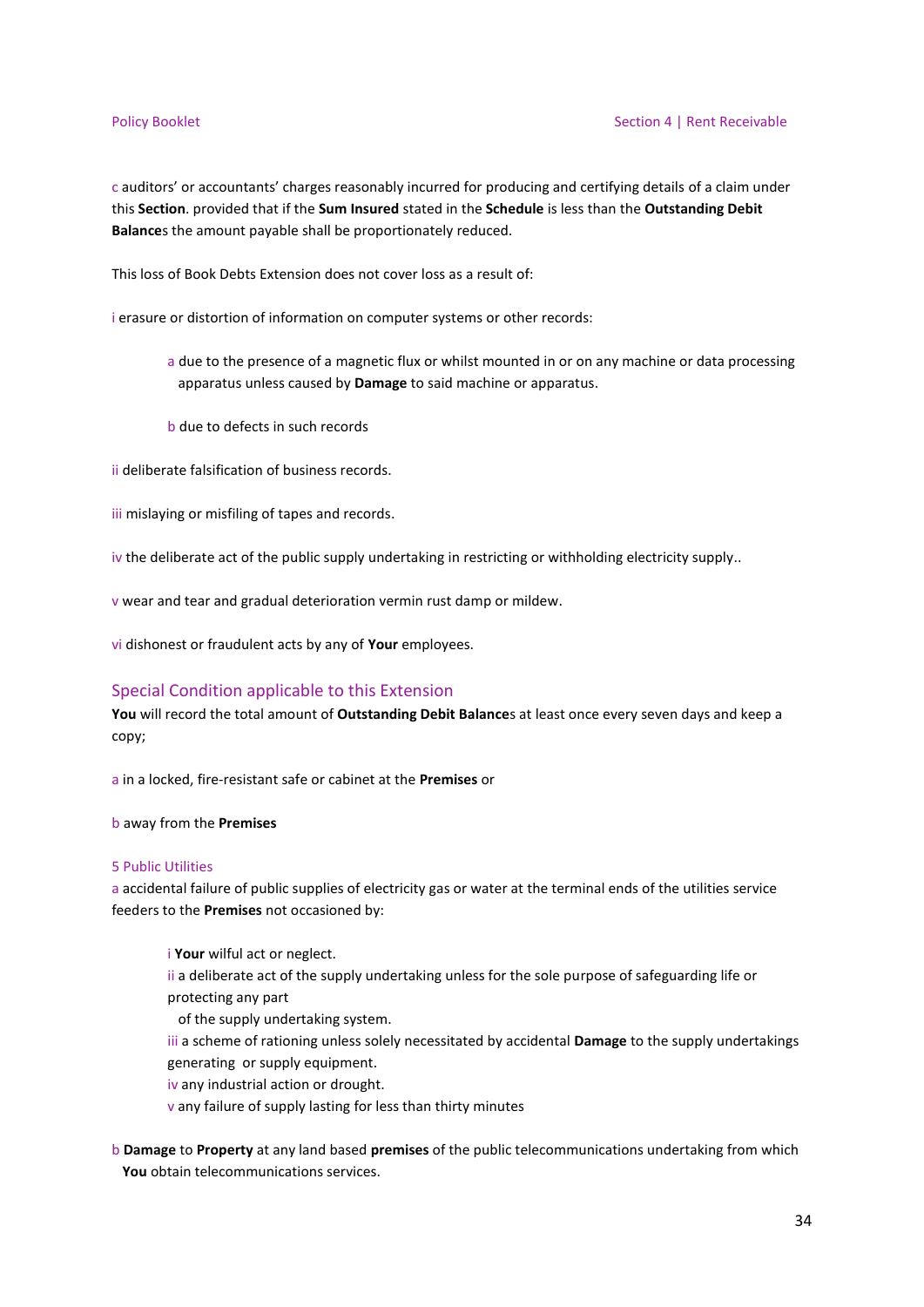#### 6 Professional Accountants' Charges

Any particulars or details in **Your** books of account or other information or evidence which **We** may require under the conditions of this **Policy** for the purpose of investigating or verifying any claim may be produced by professional accountants if, at any time, they are regularly acting as such for **You** and their report will be prima facie evidence of the particulars and details to which such report relates.

**We** will pay the reasonable charges payable by **You** to the accountants for producing such information. Provided that the total amount payable under the **Policy** will not exceed its **Sum Insured**.

#### 7 Automatic Rent Review

Where the **Rent Receivable** is subject to a rent review during the **Period of Insurance** the relevant **Sum Insured** will be automatically increased to reflect the revised **Rent Receivable** earned up to a maximum increase of 100% of the Loss of Rent **Sum Insured** stated on the **Schedule**.

No additional premium will be charged for this increase in cover during the **Period of Insurance** provided that **You** advise **Us**, prior to renewal, of the revised **Rent Receivable** for the next **Period of Insurance**.

#### 8 Waiver of Subrogation Rights

In the event of a claim arising under this **Section We** agree to waive any rights, remedies or relief to which **We** might become entitled by subrogation against:

a any company standing in the relation of parent to subsidiary (or subsidiary to parent) to **You**

b Any company which is a subsidiary of a parent company of which **You** are a subsidiary In each case as defined by current legislation

c any tenant of the **Buildings** unless the **Damage**:

- i has been occasioned or contributed to the fraudulent or criminal or malicious act of such tenant ii has been caused by impact by any road vehicle belonging to or under the control of the tenant or his employees
- iii has occurred to parts of the **Premises** not leased or rented by such tenant (other than common parts which may be used by all tenants).

#### 9 Sale of Property

If **You** have contracted to sell the **Buildings** and the sale is subsequently delayed or cancelled as a direct result of **Damage** as covered under **Section** 1 of this **Policy**, or another material **Damage** insurance arranged on **Your** behalf where liability has been accepted, **We** will pay:

a the actual interest charges incurred by **You** on capital borrowed in anticipation of the sale proceeds from the **Buildings**, or

b for the loss of actual investment interest lost on sale proceeds provided every reasonable effort is made by **You** to complete the sale of the **Property**. The above interest will be calculated from the date of the proposed sale and end on the date of actual sale or expiry of the **Indemnity Period**, whichever is the earlier.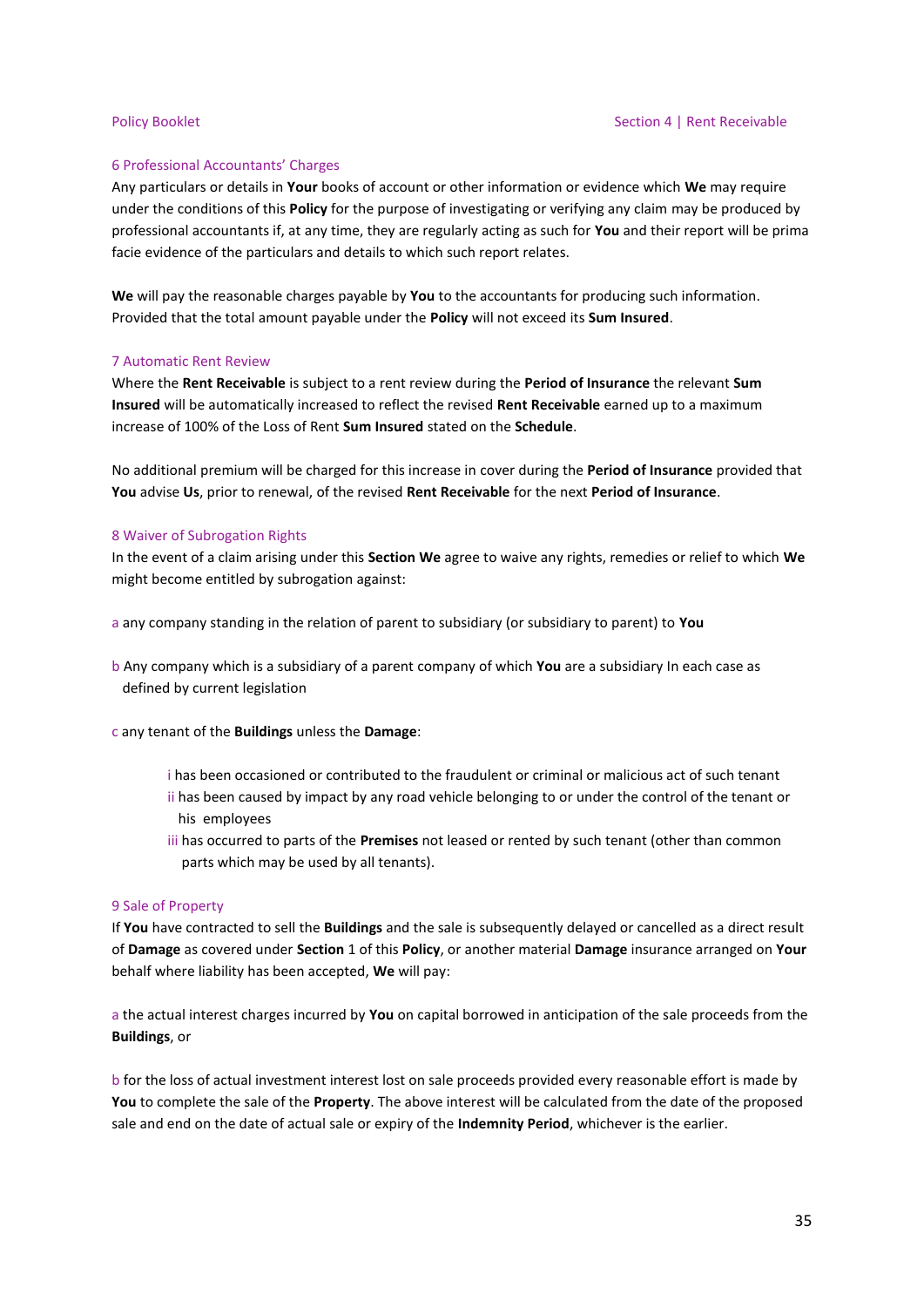### **Special Conditions**

### 1 Limit of Liability

The maximum amount payable in any one **Period of Insurance** in respect of any item insured under this **Section** is the **Sum Insured** stated in the **Schedule** for each item.

#### 2 Automatic Reinstatement of **Sum Insured**

Unless there is written notice by **Us** to the contrary in the event of **Damage** under this **Section We** shall automatically

reinstate the **Sum Insured** provided that **You** undertake to pay the appropriate additional premium.

#### 3 First Financial Year

In the event of **Damage** occurring before expiration of the first financial year of the **Business** the results of the **Business**

to date of the **Damage** shall be used as a basis upon which to assess what the Rental Income for the first financial year would have been had the **Damage** not occurred.

#### 4 Payment on Account

In the event of **Damage We** will if requested by **You** make monthly payments on account during the **Indemnity Period**.

#### 5 Unoccupied Buildings

Where the Buildings or any part of them are unoccupied and sustain **Damage** during the **Period of Insurance Our** maximum liability will be the loss of **Rent Receivable** during the period of reinstatement or repair and will be calculated based solely upon any tenancy agreement in respect of such **Building** in existence at the time of the **Damage** occurring.